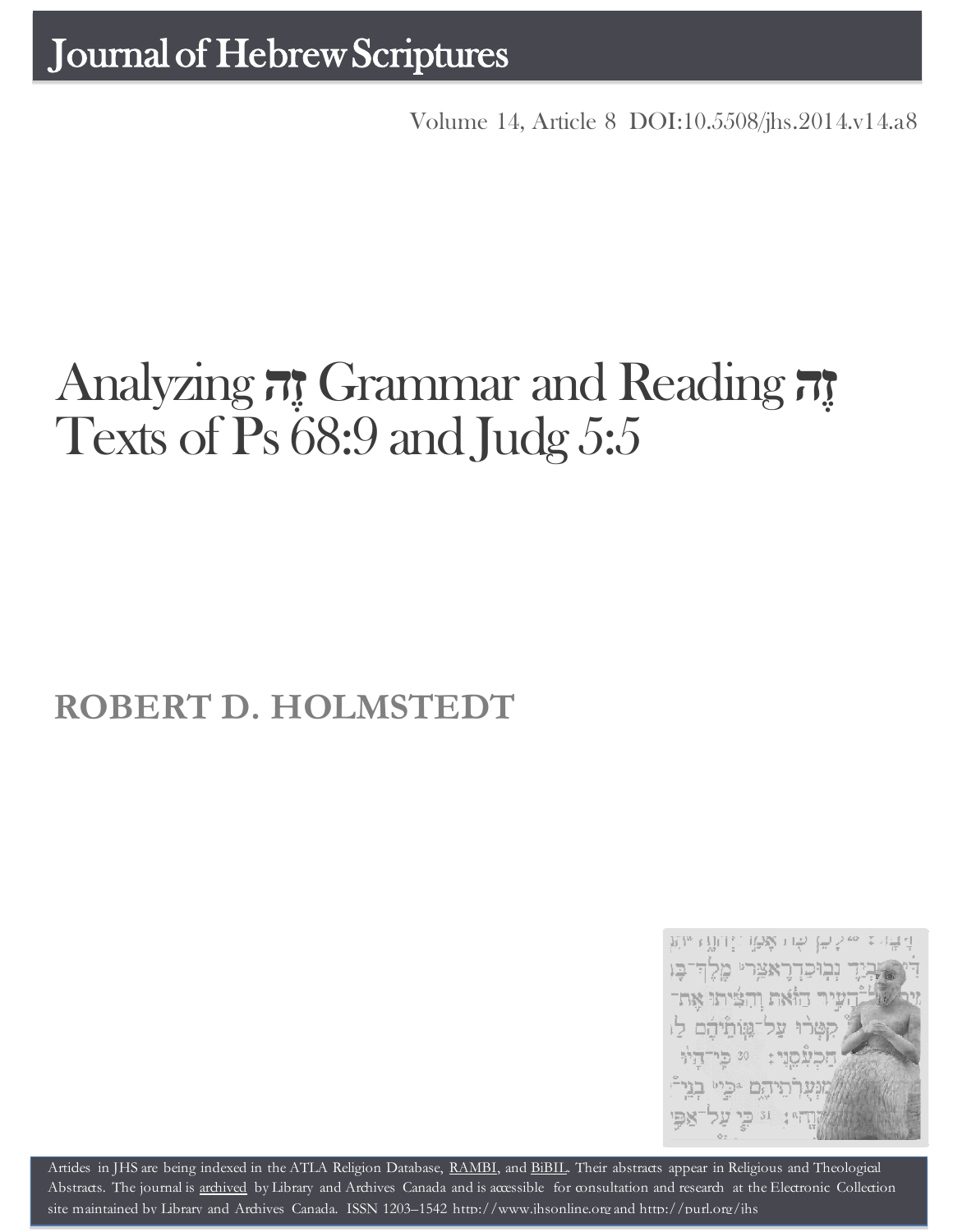# **ANALYZING** ה ֶז **GRAMMAR AND READING**  ה ֶז **TEXTS OF PS 68:9 AND JUDG 5:5\***

# ROBERT D. HOLMSTEDT UNIVERSITY OF TORONTO

#### **I. INTRODUCTION**

 $\overline{a}$ 

It is an almost unavoidable problem of the specialization in modern scholarship that with all the insights achieved, just as many broad—and sometimes deeper—insights and connections are lost. For the study of the ancient Hebrew language, the advantages of specialization are clear and numerous. Advances in many areas of general linguistics, from historical-comparative to typological to a variety of theoretical frameworks, have been and continue to be applied with success to the description of ancient Hebrew phenomena. And yet, exegetical competence is often the unfortunate casualty of achieving competence in historical-comparative Semitics or a linguistic theory. Grammatical descriptions typically present data as if they exist in a syntactic and semantic vacuum, disconnected from the communicative, discourse pragmatic context of the texts out of which the data come.

The typical disconnect between grammar and text may work for many examples, perhaps even a majority of the data, but never for all. For example, in a clause like יְרְאֵת יְהוָה חִוֹסִיף יַמֵים 10:27), the 3rd f. sg. features of the verb unambiguously identify the f. sg. ת ַא ְר י as the syntactic subject. But, of course, there are many examples in which both the subject and verbal complement match the features of the verb, and only the context allows reasonable interpretation. Consider רִשְׁעָּה תְּסַלֵּף חַשָּאת (Prov 13:6), in which both חַטַאת and חַטּאת match the 3rd f. sg. features of the verb ף לּ ַס ְתּ, allowing either to be the syntactic subject. The discourse context, though—in this case, the poetic parallelism—strongly points to רְשָׁעָה as the subject since the clear subject of the preced-

<sup>\*</sup> I am indebted to John A. Cook for feedback on my linguistic arguments concerning ה ֶז as well as lengthy discussion of the poetic features of Judg 5:5 and Ps 68:9. I also appreciate the feedback of an anonymous reviewer as well as that of the participants of the Hebrew Bible session at the Canadian Society of Biblical Studies annual meeting in St. Catherines, Ontario, at which a previous version of this paper was delivered on May 25, 2014. All claims and errors remain my responsibility.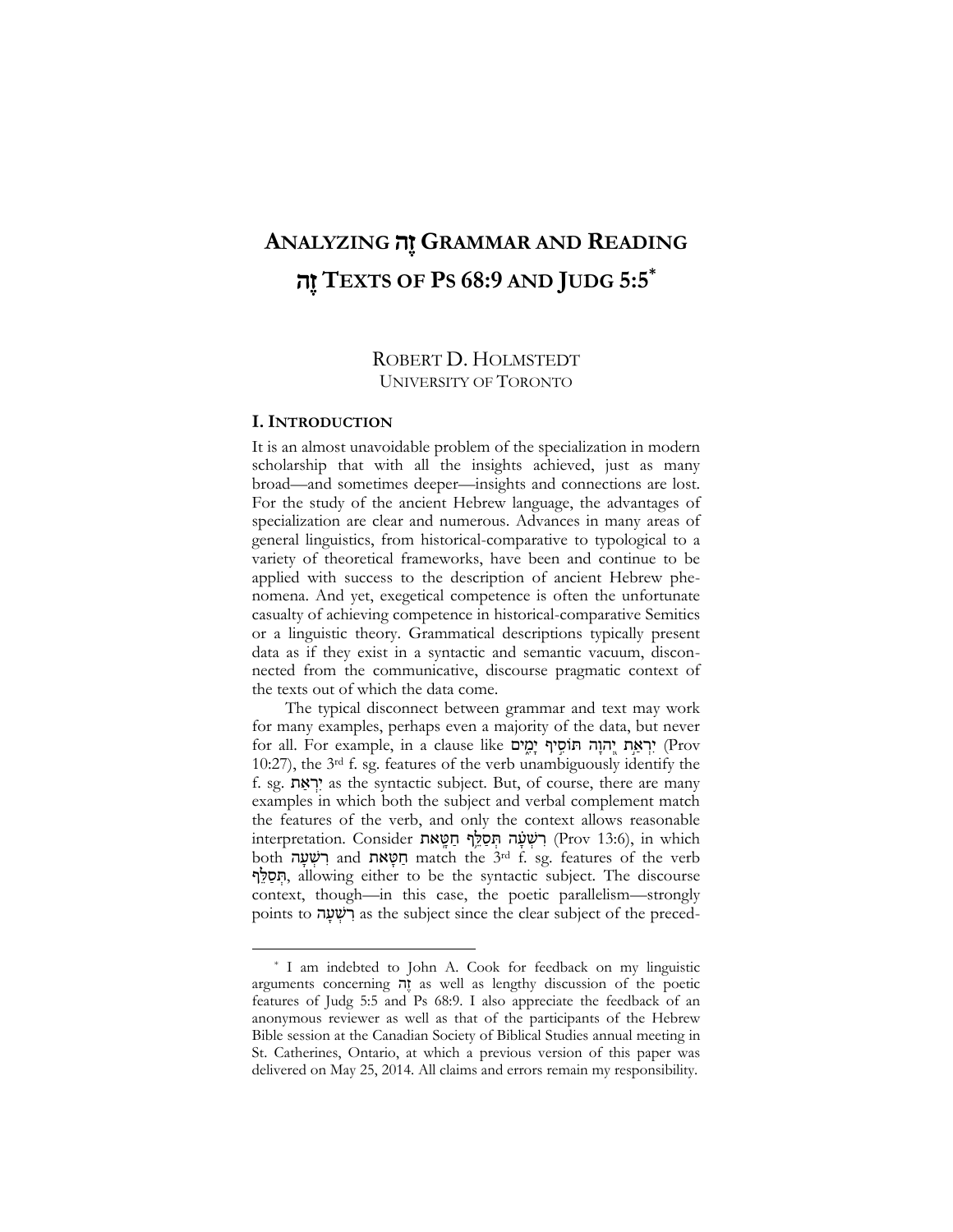ing clause is ה ָק ָד ְצ, which is often an antithetical word-pair with רְשָׁעָה (Fox 2009: 563). My point, of course, is that while grammaticality obviously influences literary interpretation, the influence is not unidirectional. Rather, the relationship between grammar and interpretation is symbiotic. It is a fundamental principle of good philology that both grammatical and literary features are kept in view and used to check and improve the results of each other.

With this basic principle of philology in mind, in this study I will re-visit the grammar of the demonstrative הָה. The masculine singular ה ֶז, with its feminine counterpart, אתֹ ז, and the common plural, ה ֶלּ א, are primarily used in ancient Hebrew as demonstratives, but also as relative markers and copular elements. After describing the grammar of ה  $I$ , I will conclude by illustrating the conjunction of linguistic analysis and textual interpretation with a discussion of  $\overline{\mathfrak{g}}$  in Judg 5:5 and Ps 68:9.

#### **II. DEMONSTRATIVE SYNTAX IN ANCIENT HEBREW: AN OVERVIEW**

The most recent thorough study of demonstratives from a typological perspective is Diessel 1999.<sup>1</sup> In his introduction, he helpfully previews the nature and distribution of demonstratives. First, he defines demonstratives as "deictic expressions serving specific syntactic functions" (2) and notes a common discourse-pragmatic function: "they are primarily used to focus the hearer's attention on objects or locations in the speech situation (often in combination with a pointing gesture), but they may also function to organize the information flow in the ongoing discourse" (2). Second, Diessel observes that all languages have two sets of demonstratives used for proximal deixis and distal deixis (2). And finally, he organizes the typology of demonstratives into four categories: pronominal, in which a demonstrative serves as the argument (e.g., subject) of a verb or adposition (e.g., the object of a preposition); adnominal, in which a demonstrative accompanies a co-occurring noun; adverbial, in which a demonstrative modifies a verb (e.g., a locative deictic); and identificational, in which a demonstrative serves as the expletive subject of a non-verbal or copular clause, often with a presentative nuance (4–5).

Ancient Hebrew ה ֶז fits Diessel's typological profile in straightforward terms. It is often clearly deictic, pointing to entities or events in the preceding discourse, and it is also used in pronominal and adnominal functions. The basic deictic nature (1) as well as the first two of Diessel's four functions—pronominal (2) and adnominal (3)—are illustrated in the examples below.

 $\overline{a}$ 

<sup>1</sup> For a clear application of Diessel's typological study to Semitic demonstratives, see Hasselbach 2007.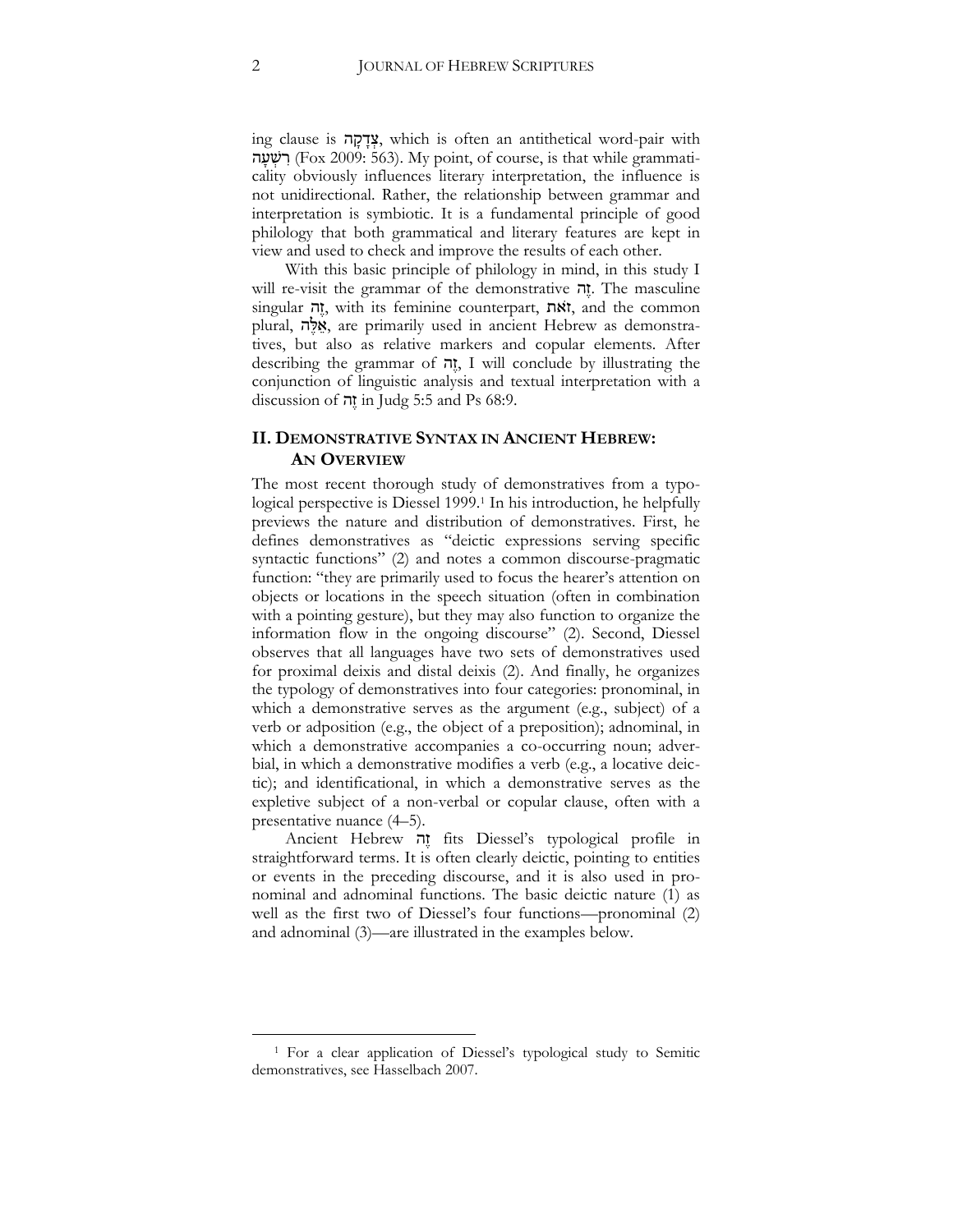(1) Deictic

# וַ י<sup>ּ</sup>ֹאמֶר יִהוֶה אֱלֹהֵים לַאִשֶּׁה מַה־זִּאת עַשִִׂית

And Yhwh God said to the woman, "What is this (that) you have done?" (Gen 3:13).

(2) Pronominal

#### וַיִּאמֶר אֱלֹהִים **וָאת אִות־הַבְּרִית אֲשֶׁר־אֲנֶי נֹתֵן** בֵּינִי וּבֵינִיכֶם וּבֵין ּ כְּל־נֶפֶשׁ חַיֶּה אֲשֶׁר אִתְּכֶם לְדֹרָת עוֹלֶם:

And God said, "This is the sign of the covenant that I am setting between me and you and every living creature that is with you, for everlasting generations" (Gen 9:12).

(3) Adnominal

 $\overline{a}$ 

#### וַיֵּרֶא יְהוָהֹ אֶל־אַבְרָם וַיֹּאמֶר לְזַ֫רְעֲדָ אֶתֵן אֶת־הָאָרֶץ הַזָּאת וַיִּבֶן ַ שָׁם מִזְבֵּ֫חַ לַיהוֶה הַנִּרְאֶה אֵלֶיו:

And Yhwh appeared to Abram and said, "To your seed I will give this land." And he built there an altar to Yhwh, who appeared to him" (Gen 12:7).

In (1), the אתֹ ז points back to the woman's transgression. In (2), the אתֹ ז functions as a pronominal subject of the null copula clause. And in (3) the הְיֹאת modifies the preceding noun attributively.

Whether Hebrew ה ֶז behaves as a demonstrative adverbial, that is, Diessel's third functional category, is unclear due to lack of sufficient data. Diessel restricts the term demonstrative adverbial to "locational deictics such as *here* and *there* in English … which are primarily used to indicate the location of the event or situation that is expressed by a cooccuring verb; that is, locational deictics function as some sort of verb modifiers" (1999: 74). In all but a handful of cases, the presence of ה ֶז within an adverbial modifier is complicated by the fact that the  $\vec{n}$  is not itself the adverbial, but rather the complement of a preposition (i.e., ה ֶז is a pronominal demonstrative), such as מְזֶה "from this [place]" > "from here" or following a temporal or spatial noun that is used adverbially (i.e,. ה ֶז is an adnominal demonstrative), such as היוֹם הַזֶּה "this day" > "today." Only in the six cases of יְהְנֵה־זֶה "hey this!" > "look here"<sup>2</sup> does itself approach an adverbial sense, like English *here*.

Finally, with regard to the fourth functional category, it is doubtful that ה tunctions as a "demonstrative identifier," at least as it is described by Diessel (1999: 78–88). There is no distinct class

<sup>2</sup> 1 Kgs 19:5; 2 Kgs 6:33; Isa 21:9; Ezek 16:49; 43:12; Job 5:27. In two additional cases in Song 2:8, 9, it is more likely that the  $\pi$  is the subject of the following participial clause even though it is prosodically connected to the preceding הנה by the נוקף. It is unclear what Waltke and O'Connor mean by calling this use of יָזה "tautologous" (1990: 313), since even in these cases ה carries a force that can be distinguished from that of the deictic presentative הַנֵּה, i.e,. "hey, this (thing)" or "look here."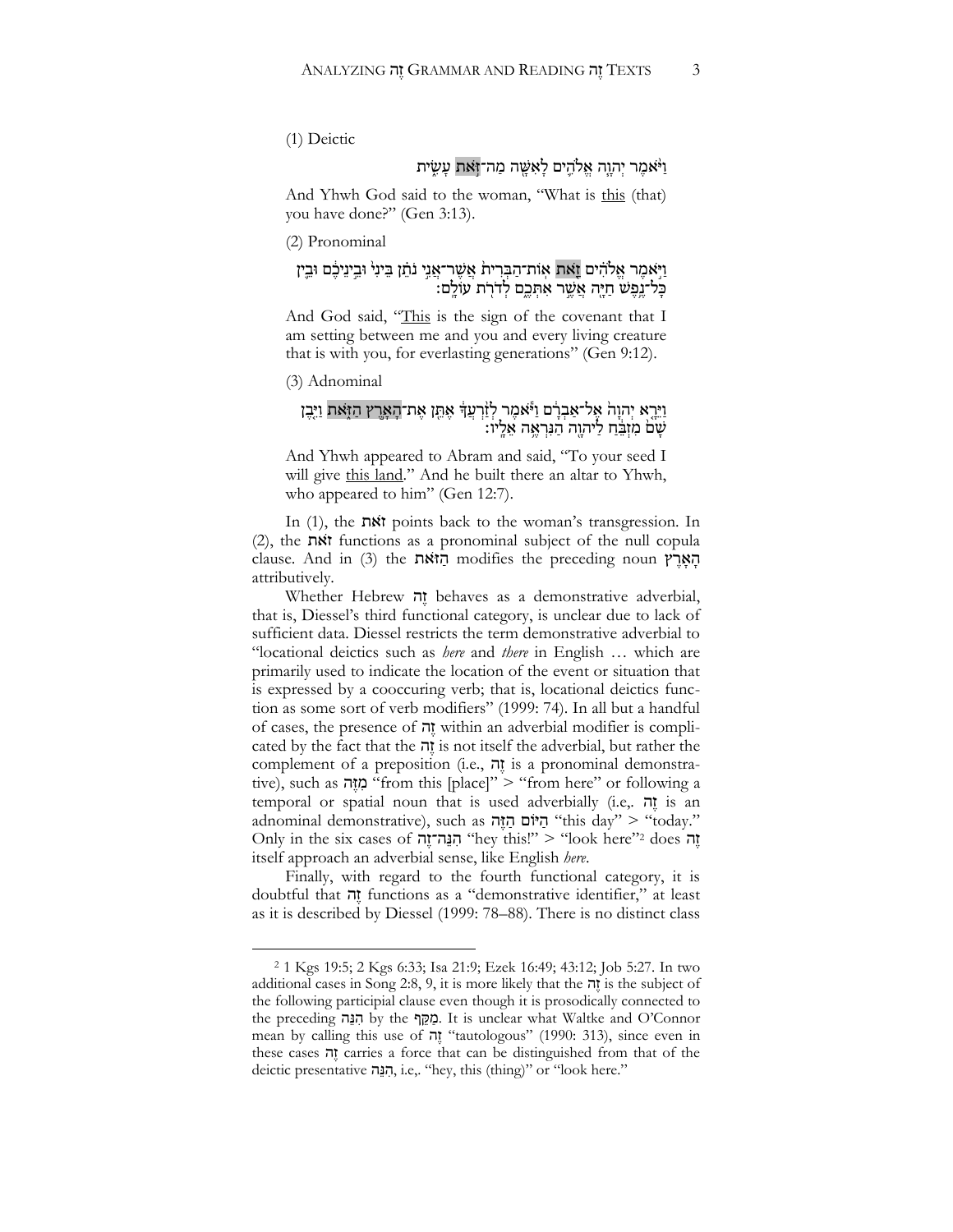of demonstrative identifiers in Hebrew and ה ֶז when used as the subject of a copula (overt or null) always retains its deictic demonstrative characteristics (Diessel's comment on English is apropos; 1999: 79).

Beyond the four core demonstrative functions (two of which are not attested for  $\pi$ ), Hebrew exhibits two additional, derivative uses of הֲדָה as a non-verbal copula (4) and as a relative marker (5).

(4) Copular<sup>3</sup>

#### וַיָּאמֶר יִצְחָק אֱל־יַעֲקֹב גְּשָׁה־נָּא וַאֲמֻשְׁךָּ בְּנֵי הַאַתְּה וֶ**ה**ַ בְּנִי עֵשֶׂו ֹּאָם־לְאָ

And Isaac said to Jacob, "Draw near and let me feel you, my son. You <u>are</u> my son Esau, or not?" (i.e., Are you my son Esau or not?) (Gen 27:21).

(5) Relative<sup>4</sup>

 $\overline{a}$ 

# יַעֲלִוּ הֲרִים יֵרְדִוּ בְקָעָזֹת אֱל־מְקֹוֹם זֶהְ | יָסַדְתָּ לָהֱם:

They went up the mountains, they went down the valleys, to a place that you established for them (Ps 104:8).

Both functions in (4) and (5) are attested cross-linguistically as the result of the grammaticalization of the demonstrative (for copulas, see Diessel 1999: 143–48; for relatives, see Diessel 1999: 120–23). The copular use of ה ֶז is similar to the grammaticalization of the independent pronoun הוּא into a pronominal copula, though the precise path is slightly different and the copular ה ֶז is rare (see Holmstedt and Jones 2014). The relative use of  $\pi$  (and it and it) reflects a grammaticalization of the Semitic demonstrative, perhaps as early as proto-West Semitic (PWS); moreover, the ה ֶז relative represents a type of relative element—the relative marker—that is unlike other early Semitic relative elements: the יְזה (PWS  $q$ ) relative marker is inflected (contrary to, e.g., אֲשֶׁר (אֱשֶׁר though not for the relativized noun's position within the relative but in the matrix clause, resulting in an inflectional redundancy (see Deutscher 2001, 2002; Holmstedt 2013).

The grammatical description of  $\overline{n}$  that I have just sketched accounts for all the data involving הָגֶה, and אֵלֶה, That is, it transparently accounts for all the data except one small set—the יה $NP$  type.

<sup>3</sup> See Gen 25:22, 32; 27:21, 24; 1 Sam 9:18; 17:55; 2 Sam 2:20; 1 Kgs 18:7, 17; 2 Kgs 3:8; Ps 24:8; 25:12; Job 28:12, 20; 38:19; Esth 7:5.

<sup>4</sup> Only m. sg. ה ֶז is used as a relative marker, not the f.sg. אתֹ ז or common plural אֲלֶה; however, the relative use is also found with the rare f. sg. variants וֹז and הֹז as well as an indeclinable form found only in poetry, זוּ. See Exod 13:8, 15:13, 16; 2 Sam 14:2; Isa 42:24; 43:21; Hab 1:11; Ps 9:16; 10:2; 17:9; 31:5; 32:8; 62:12; 68:29; 74:2; 78:54; 104:8, 26; 132:12; 142:4; 143:8; Job 15:17; 19:19; Prov 23:22.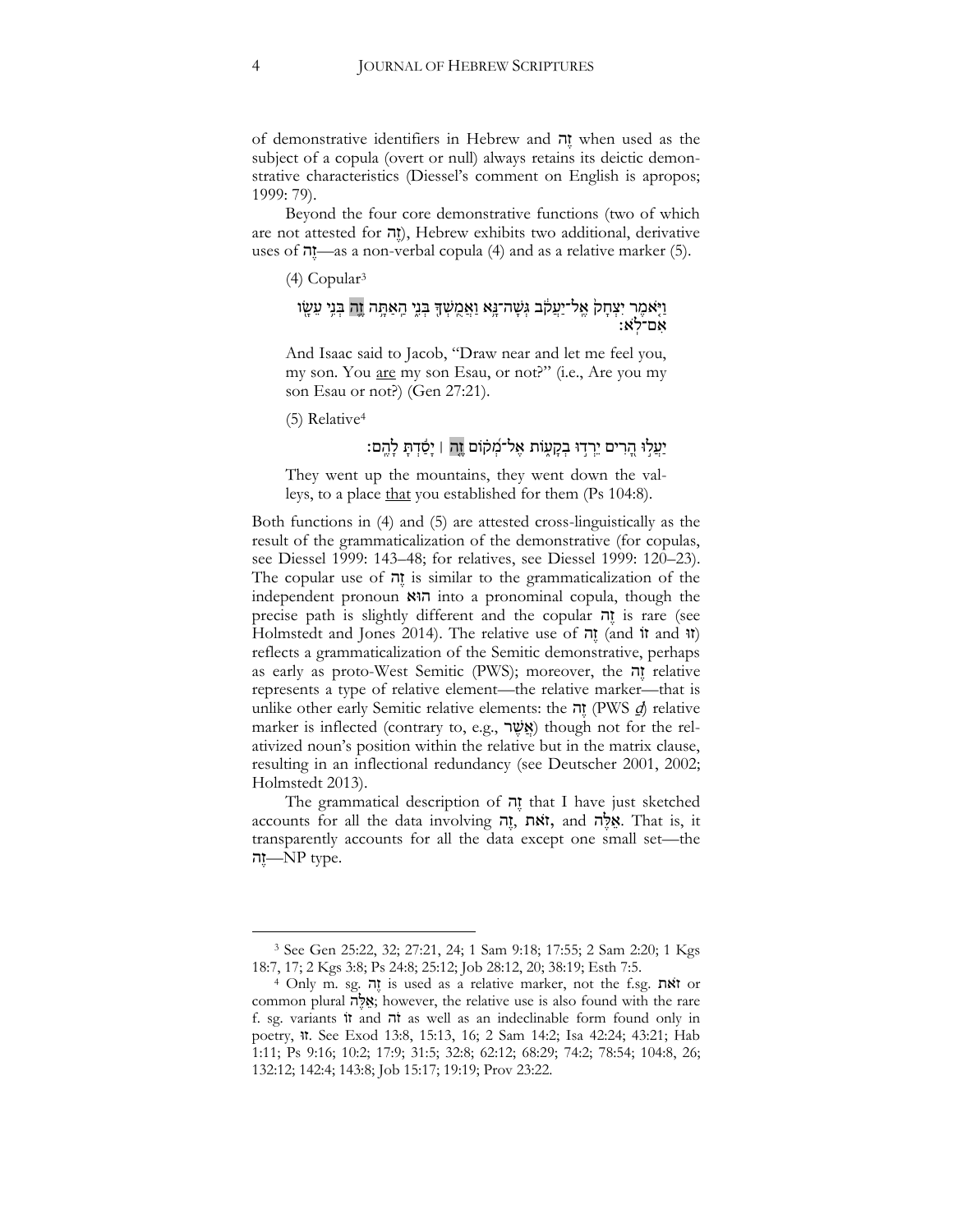#### **III. THE SYNTAX OF** ה ֶז**‒NP**

Grammarians have long noted a small number of cases in which the demonstrative precedes its associated NP, often a quantified NP or number phrase. In Gesenius-Kautzsch-Cowley, the syntax of these examples is explained as apposition, in which the NP is appositive to הָה, or a null copula clause in which the הָוֹה is the subject and the NP is the copular complement (1910: §126aa, 136d). Joüon and Muraoka depart from this by suggesting that in very rare cases ה is used before the noun but still attributively  $(2006: \S143i)$ , as in  $(6)$ .

(6) Exod 32:1

וַיַּרְא הָעָ֫ם כִּי־בֹשֵׁשׁ מֹשֶׁה לָרֶדֶת מִן־הָהֶר וַיִּקְהֵ֫ל הָעָۢם עַל־<u>אַה</u>ַרֹּן וַ יִּאמְרָוּ אֵלְיוֹ קוּם | עֲשֶׂה־לָנוֹ אֱלֹהִים אֲשֶׁרַ יִלְכוּ לְפָנֵינוּ כִּי־יֶ**וְה**َ | מֹשֶׁה הָאִישׁ אֲשֱר הֶעֱלְנוּ מֵאֶרֶץ מִצְרַיִם לְא יָדַעְנוּ מֶה־הָיָה לְוֹ:

And the people saw that Moses was delaying to come down from the mountain. And the people gathered to Aaron and they said to him, "Get up. Make for us gods that walk before us, because this Moses, the man who brought us up out of the land of Egypt—we do not know what has happened to him."

Waltke and O'Connor analyze examples like (6) similarly (§17.4.1), but also describe the cases of ה ֶז preceding a number phrase as the use of  $\pi$ ! to "emphasize the time," as in (7):

#### (7) Josh 14:10

 $\overline{a}$ 

#### וְעַתָּה הִנֵּה הֶחֱיָה יְהוֶה | אוֹתִי כַּאֲשֶׁר דִּבֵר וֶה אַרְבָּעִים וְחָמֵשׁ שָׁנָּה

Now then, Yhwh has kept me alive, just as he promised, <u>these forty-five years</u> (Waltke and O'Connor 1990:  $$17.4.2, #6$ ).

Few previous studies have focused on the syntax of הָדָה, especially the non-conforming examples. Those that have attempted explanations, such as Pennachietti 1980, Joosten 1991, and Pat-El 2007, have contributed important pieces to the grammatical puzzle, though none provides an overall adequate and thus convincing analysis.

Pennachiatti argues that the temporal adverbial use of ה ֶז in the זֶה indg 16:15) developed) זֶה שָׁלֹשׁ פִּעָמִים .judg 16:15 זֻה out of a cleft-construction. That is, for discourse structure reasons, the cleft construction הַתַּלְתָּ בִּי יוֹחַ יֹשָׁלֹשׁ בְּעָמִים הַתַּלְתָּ בִּי (that) you have deceived me," serves both to focus the clefted constituent (the הָה NP) and "to establish a relationship of identification between the first and second section."<sup>5</sup> From this original cleft

<sup>5</sup> Pennachiatti 1980: 237: "è quello di stabilire un rapporto di identificazione tra il primo troncone e il secondo." I am grateful to Krzysztof Baranowski and Mark Graham for discussing Pennachietti's argument with me.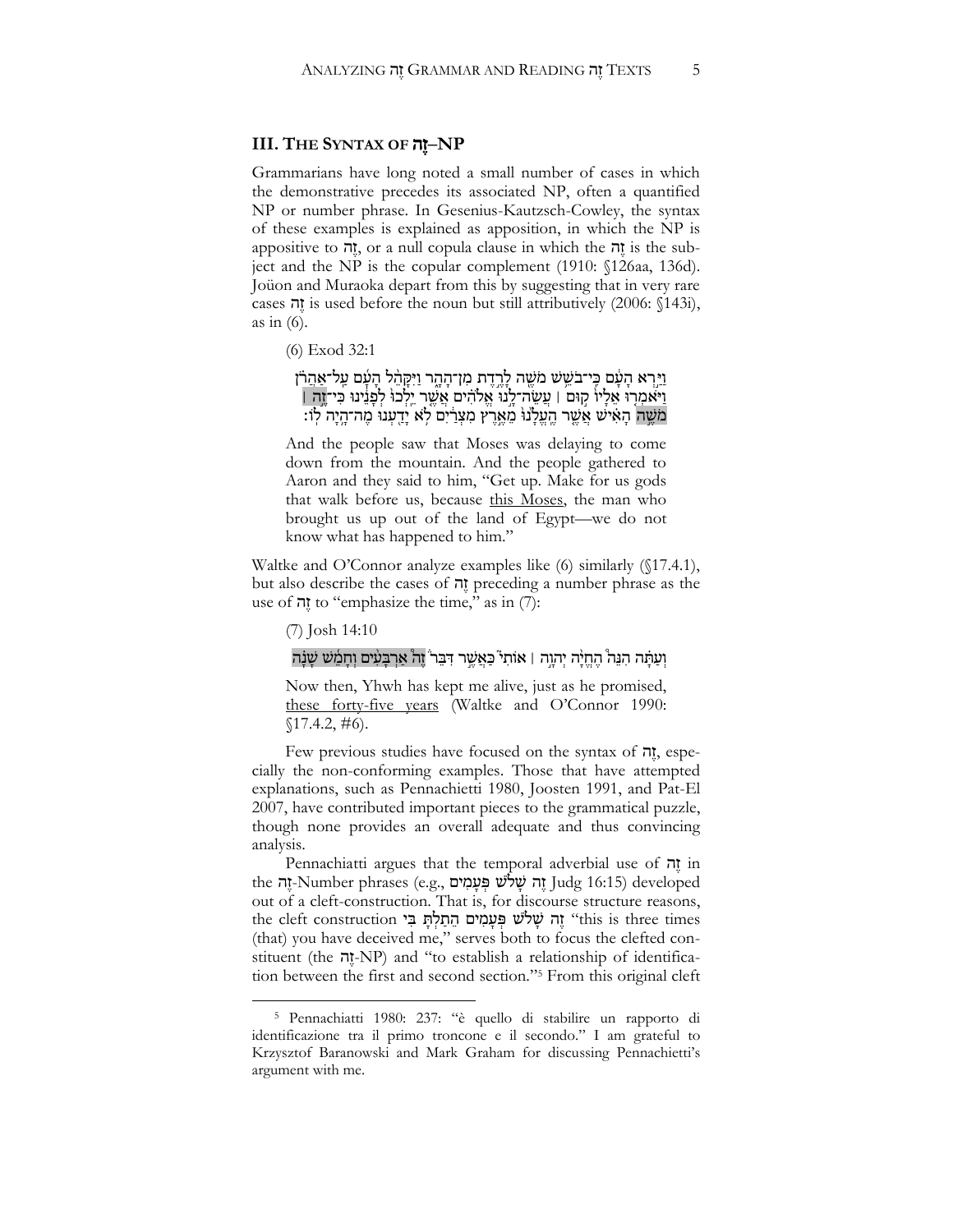structure, Pennachiatti argues that the הָה Number examples were reanalyzed as adverbial phrases rather than full predications, e.g., "già tre volte ti sei burlato di me!" for Judg 16:15 (226).

Joosten specifically addresses the very rare cases of "a proper noun with an adjectival demonstrative" that precedes the noun (1991: 413). He cites ה ֣ ֶשֹׁמִ׀ִה֣ ֶז in Exod 32:1 and 23 as the only sure examples, but also discusses the possible cases in Ezek 5:5 (אתו הִוּא) 15:2 Sta (יִרְוּשָׁלַם;) Ps 48:15 (זֶה יְהוָה), and Gen 15:2 (יִרְוּשָׁלַם ָה מֹשֶׁה אֵה יוֹ pattern "implies that the speakers take their distance" from the named person or entity, thus assigning a plausible pragmatic function to the demonstrative-noun sequence, but providing little insight into the syntactic structure. Since he does not find the "distancing" function in Isa 25:9 and Ps 48:15, he suggests that they are better understood as null copula clauses, i.e., "this is Yhwh" and "this is God?"

The most recent attempt is in Pat-El 2007, and it is with her study that I will end my survey. Pat-El concentrates on the cases of ה ֶז preceding a number phrase or quantified NP. Though her argument is not always perspicuous, she appears to make the following claims:

- 1. ה ֶז in these constructions is adverbial (151);
- יָה אַרְבָּעִים שַׁנָה construction is just as often at the end of a clause and so cannot be, or be derived from, a cleft construction, contra Pennachietti 1980 (153–54);
- 3. There are no comparable syntactic patterns in other Semitic languages (154);
- 4. The זֶה אַרְבָּעִים שָׁנָה pattern developed from an "adverbial circumstantial sentence," such as in Gen 31.41 [see appendix, below], "lost the possessive marker *l-*, perhaps first in colloquial parlance, and became more and more dependent on the main sentence until it was understood to be a circumstantial adverbial phrase, rather than a clause with full nexus" (156).

Though the recent proposals, such as Pat-El's have been creative, I suggest that when it comes to the syntax of  $\overline{n}$  we should admit that Gesenius-Kautzsch-Cowley articulated a more accurate description over a century ago. First, nowhere do they make the illadvised claim that ה is adverbial, either in origin or use. Hebrew transparently patterns according to the pronominal and adnominal functions of demonstrative in all but a very few cases (see above, section II). Even when יוה is used within adverbial phrases, its own function remains clearly demonstrative. Thus, it is confusing at best and simply inaccurate at worst to compare ה ֶז with demonstrative adverbials like English *here* and *there* (contra Joüon and Muraoka 2006: 143a).

 $\overline{a}$ 

<sup>6</sup> In Holmstedt and Jones 2014, we read the הוּא in Gen 15:2 as a pronominal copula (83).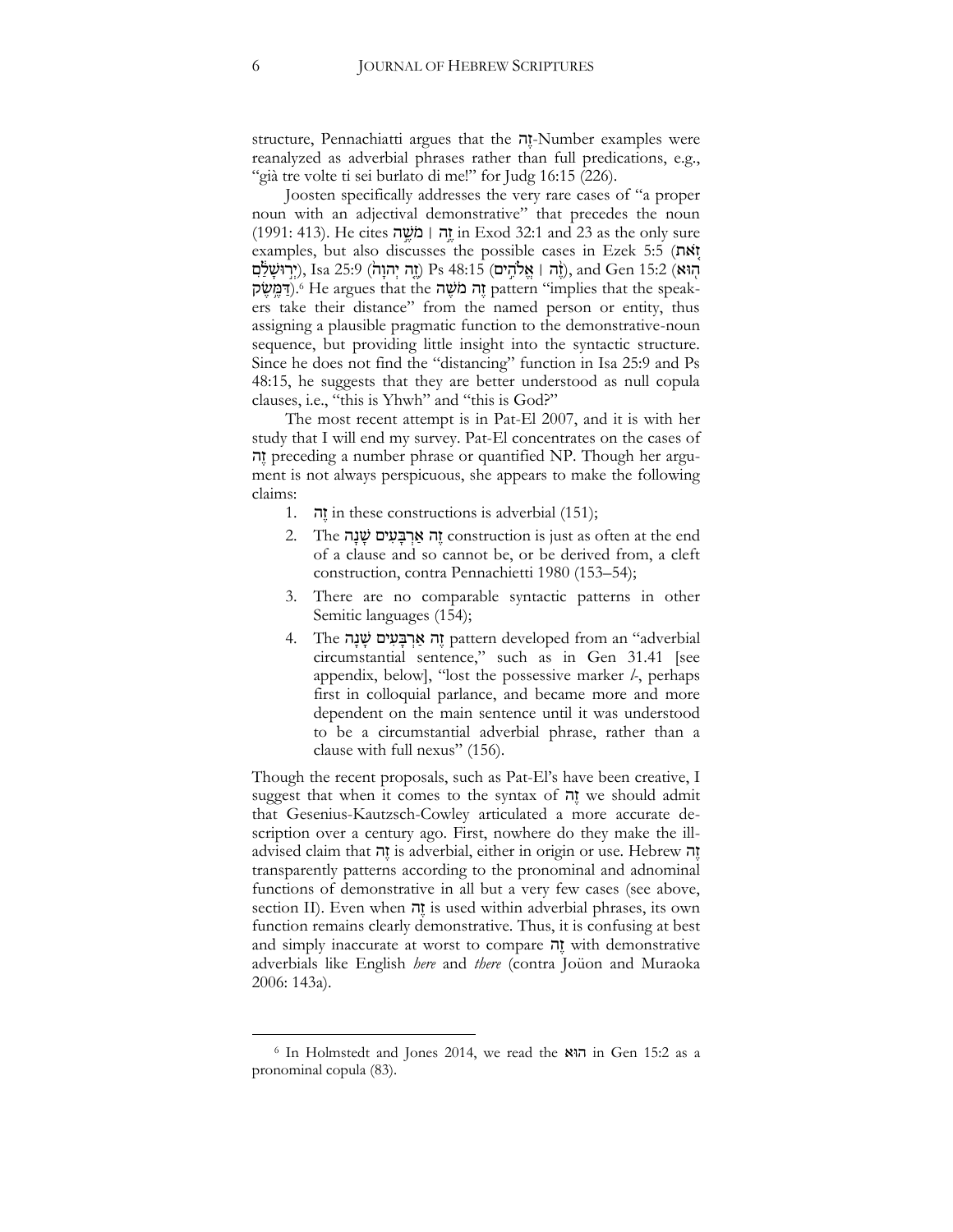Second, Gesenius-Kautzsch-Cowley were correct that two syntactic patterns explain all the examples in which ה precedes an NP or number phrase: either the NP following ה ֶז is in apposition to it or the NP is the complement of a null copula clause, of which ה ֶז is the subject. Consider again Exod 32:1 from (6), repeated in (8).

(8) Exod 32:1

#### וַיֵּרְא הָעָ֫ם כִּי־בֹשֵׁשׁ מֹשֶׁה לָרֱדֶת מִן־הָהֶר וַיִּקְרֵ֫ל הָעָۢם עַל־אַהֲרֹן וַ יִּאמְרָוּ אֵלְיוֹ קִוּם | עֲשֶׂה־לָנוֹ אֱלֹהִים אֲשֶׁר יֵלְכוּ לְפָנֵינוּ כִּי־זֶה | ּמֹשֵׁה הָאִישׁ אֲשֵׁר הֵעֵלְנוּ מֵאֵרֵין מִצְרַיִם לְא יַדֲעְנוּ מֶה־הָיַה לְוֹ:

And the people saw that Moses was delaying to come down from the mountain. And the people gathered to Aaron and they said to him, "Get up. Make for us gods that walk before us, because this one, Moses, the man who brought us up out of the land of Egypt—we do not know what has happened to him."

In cases like Exod 32.1, the ה יה cannot modify הלשה, since that implies the existence of at least two men named Moses, "this one (that led us)" versus "that one (that did not lead us)" (see also 1 Sam 21:12; Isa 23:13; Song 7:8). Rather, the deictic pronominal ה is the people's way of dismissively referring to Moses, who has not met their expectations (similarly, Joosten 1991; see also Brockelmann 1956: 20). The proper noun ה ֶשֹׁמ follows the ה ֶז to clarify it appositively, as does a second appositive, the more complex  $\psi$ הָא with its relative clause. Thus, "because this one, Moses, that man who took us out of the land of Egypt—we don't know what has happened to him."

In the second pattern, where  $\vec{n}$  is followed by a temporal phrase, the ה
phrase, the ה
phrase in points backward or forward to an event that can be quantified, mostly in years. Consider the example in (9).

(9) Deut 8:2

וְזָכַרְתָּ אֶת־כָּל־הַדֶּ֫רֶךְּ אֲשֶׁר הֹלֵיכֲדְ יִהְוֶה אֱלֹהֱיִךָּ וֵ֑ה אַרְבָּעֵים שָׁנֵה בַּמִּדְבֶּר לְמַ֫עַן עַנִּ֫תְדִּ לְנַסְתְדִּ לְדַ֫עַת אֶת־אֲשֱר בִּלְבָבְדֶּ הֲתִשְׁמְר מִצְוֹתָו [מִצְוֹתָיו] אִם־לְּא׃

And you shall remember the whole road that Yhwh your God led you on. This was forty years in the wilderness in order to humble you, to test you, to know what was in your heart …

Rather than interpret וָה אַרְבָּעִים שָׁנָה in (9) as some sort of questionably formed adverbial phrase (Pat-El 2007), it is much simpler and avoids imaginative grammatical creations to follow the Masoretes in understanding a small prosodic break before the ה and so take ה as the subject of a new clause: "And you shall remember the whole road that Yhwh your God led you on. This was forty years in the wilderness in order to humble you, to test you, to know what was in your heart." Examples like Gen 27:36, given in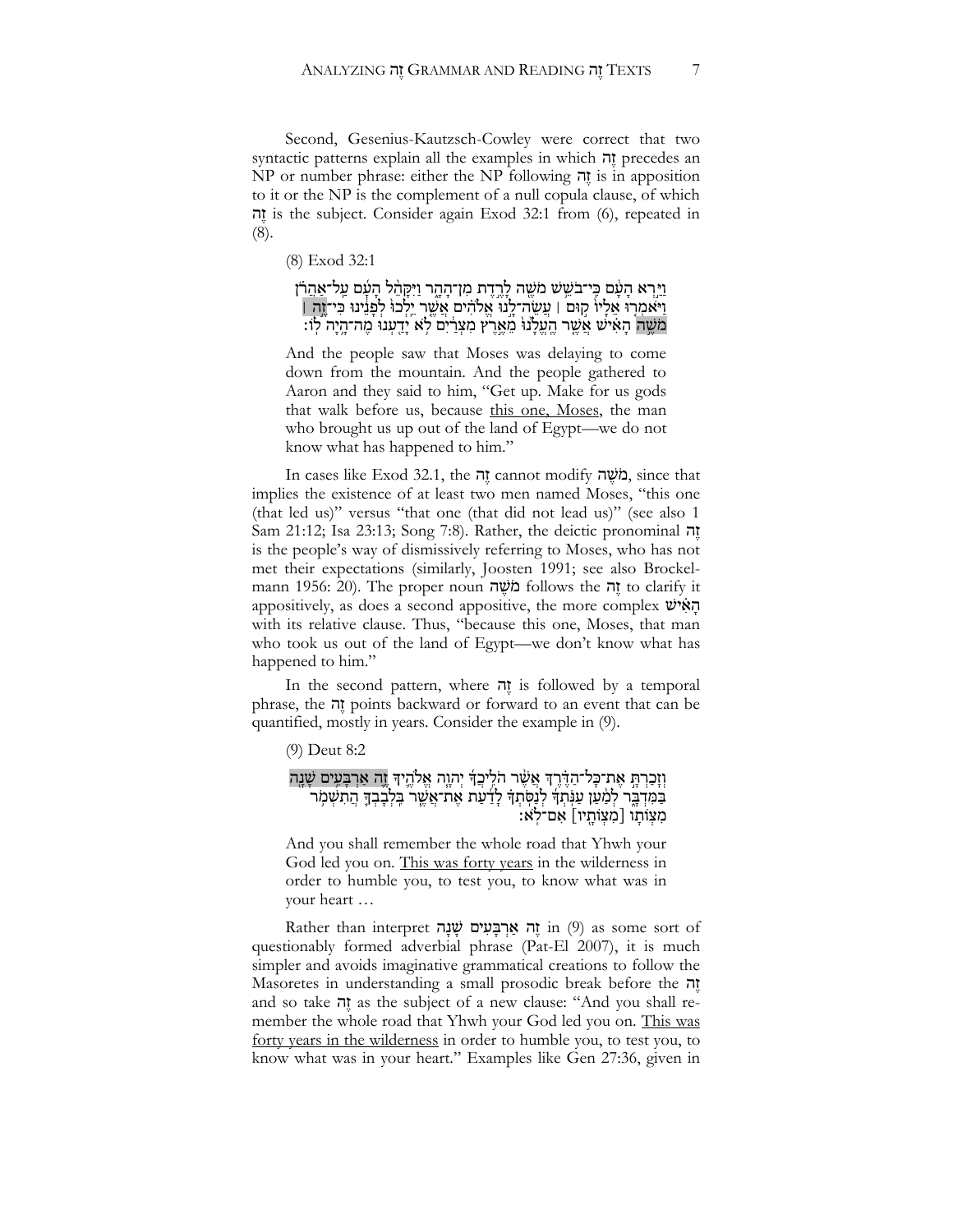(10), should be read similarly but with an unmarked relative following the ה ֶז clause (so also Pennachietti 1980: 238):

(10) Gen 27:36

#### וַ יֹּאמֶר הֲכִי קָרָ֫א שְׁמֹוֹ יַעֲקֹב וַיַּעְקְבֵׂנִי דֶֽה פַּעֲמַ֫יִם אֶת־בְּכֹרָתֶי לָקֶת וְהִגֵּה עַתָּה לָקַח בִּרְכָתֶי וַיּאמַׂר הֲלֹא־אָצַלְתָּ לִי בְּרָכֶה:

And he said, "Is it because one called his name Cheater (that) he cheated me? This is twice (that) my birthright he has taken!

The proposed syntax of (10) is precisely what Pennachietti argues for the examples he identifies as originally cleft constructions. He is, in fact, correct, though I see no support for his subsequent proposal that these cleft sentences were transformed into non-cleft adverbial phrases.

Although Waltke and O'Connor may not accurately describe the syntax of the **יְנִים עֻׁנָה אַרְבַּעִים (**pattern, the notion that the pattern "emphasize[s] the time" (1990: 311) points in the correct direction. Most of the examples exhibit a clear exclamative function within their discourse contexts. For example, in (10), Esau expresses his distress and anger at being cheated by Jacob two times. Similarly, in (11), the messenger's use of the separate clause ִ ה ֶז שְׁבָעִים עֻׁנָה, at the end of his plaintive question is intended to reinforce his perspective that it has been entirely too long since Yhwh has acted on behalf of his people (see, e.g., Petersen 1984: 146–51).

(11) Zech 1:12

 $\overline{a}$ 

#### וַיַּעַן מַלְאַדִּ־יְהוָה ֿוַיֹּאמַר יְהוֶה צְבָאוֹת עַד־מָתַ֫י אַתָּה לְאִ־תִרַחֵם :אֶת־יְרוּשָׁלַם וְאֵת עָרֵי יְהוּדֶה אֲשֶׁר זָעַ֫מְתָּה זֶה שִׁבְעִים שָׁנֵה

And the messenger of Yhwh answered and said, "O Yhwh of Hosts, until when will you not have compassion on Jerusalem and the cities of Judah that you have been angry (with them)? This has been seventy years!"

The exclamative force of (10) and (11) are due to the implicatures arising from the nature of the discourse. Yet the syntax in the two examples is simply a null copula clause with the ה
the two examples is simply a null copula clause with the  $\bar{n}$ subject and the number phrase as the copular complement.<sup>7</sup>

These two patterns, that  $\bar{n}$  is followed by an appositive NP or that ה ֶז is the subject of a null copula clause that is completed by a number phrase, build on known, widely attested features of Hebrew grammar. On these points alone, the principle of parsimony suggests that the more complex descriptions, no matter how creative, are dispreferred. If the well-established patterns also ade-

<sup>&</sup>lt;sup>7</sup> Cf. the unnecessary development posited in Blau 1976 (103): ". . . also [i.e, functioning as temporal adverbs] phrases introduced by *ze*, as in Gen 34,  $10$  יָה פְּעָמִים (already) twice';  $45, 6$  זֶה יעוֹת (already) זֶה יִעוֹת two years', presumably originally independent clauses opening with deictic *ze* ('it is twice', 'it is two years')."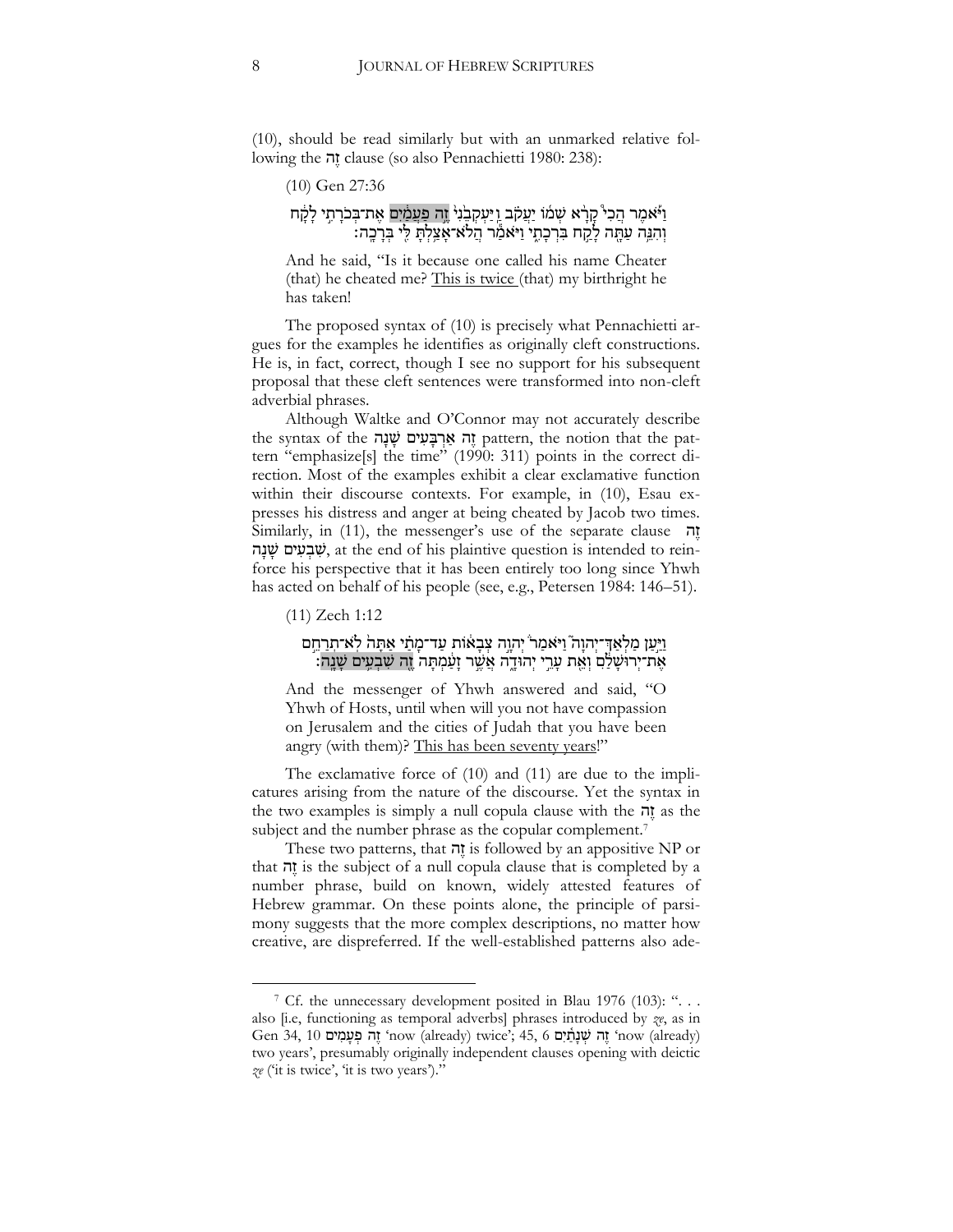quately explain the data within their literary context, then the novel proposals should be firmly rejected.

#### **EXPLAINED** זֶ הִס ינַ י **OF SYNTAX THE .IV**

How the syntactic analysis of יָזה relates to textual interpretation brings us back to the general principle of philology I asserted in the introduction, which I shall formulate a slightly different way here grammatical analysis must make good sense of a text. To illustrate how this principle ought to work, as well as how it has been ignored, resulting in interpretive unlikelihoods, I will conclude this study by examining the syntax of י ַינ סִ ה ֶז in Ps 68:9 and Judg 5:5, provided in (12) and (13):

(12) Ps 68:9

#### אֶרֶץ רָעָ֫שָׁה | אַף־שָׁמַיִם נָטְפוּ מִפְּנֵי אֱלֹהִים וֶ֣ה סִינֵי מִפְּנֵי אֱלֹהִים ָ אֱלֹהֵי יִשְׂרָאֱלֹ

The earth quaked, the heavens poured down rain at the presence of God, the God of Sinai, at the presence of God, the God of Israel (NRSV; alternatively, "before God, the One of Sinai," e.g., Tate 1990: 160, 163).<sup>8</sup>

(13) Judg 5:5

 $\overline{a}$ 

# ּהָרִים נַזְלִוּ מִפְּנֵי יִהְוֶה זֵה סִינַי מִפְּנֵי יִהְוֶה אֱלֹהֵי יִשְׂרָאֱלֹ׃

The mountains quaked before the LORD, the One of Sinai, before the LORD, the God of Israel (NRSV; alternatively, "<u>Yhwh of Sinai,</u>" e.g., Pat-El 2007: 44).<sup>9</sup>

Both examples are from notoriously difficult poems, sometimes considered to be among the earliest texts in the Bible (see, e.g., Sáenz-Badillos 1993: 56–57 as well as the references listed below in note 11).<sup>10</sup> It has become standard to analyze י ַינ ס ה ֶז in both

<sup>8</sup> NJPS: "the earth trembled, the sky rained because of God, yon Sinai, because of God, the God of Israel"; NIV: "the earth shook, the heavens poured down rain, before God, the One of Sinai, before God, the God of Israel"; KJV: "The earth shook, the heavens also dropped at the presence of God: even Sinai itself was moved at the presence of God, the God of Israel."

<sup>9</sup> NJPS: "The mountains quaked Before the LORD, Him of Sinai, Before the LORD, God of Israel"; NIV: "The mountains quaked before the LORD, the One of Sinai, before the LORD, the God of Israel"; KJV: "The mountains melted from before the LORD, even that Sinai from before the LORD God of Israel."

<sup>10</sup> See Frolov 2011 for arguments placing the Hebrew of Judges 5 between c. 700 and c. 450 B.C.E. Though there is certainly not the space in this study to address Frolov's arguments, I find it compelling that the language of Judges 5 mirrors the early monarchic period, but I disagree with the implication that a monarchic setting suggests that there is no distinction between "archaic" and "standard" biblical Hebrew. Also, Frolov uses the same problematic argument typified by Young and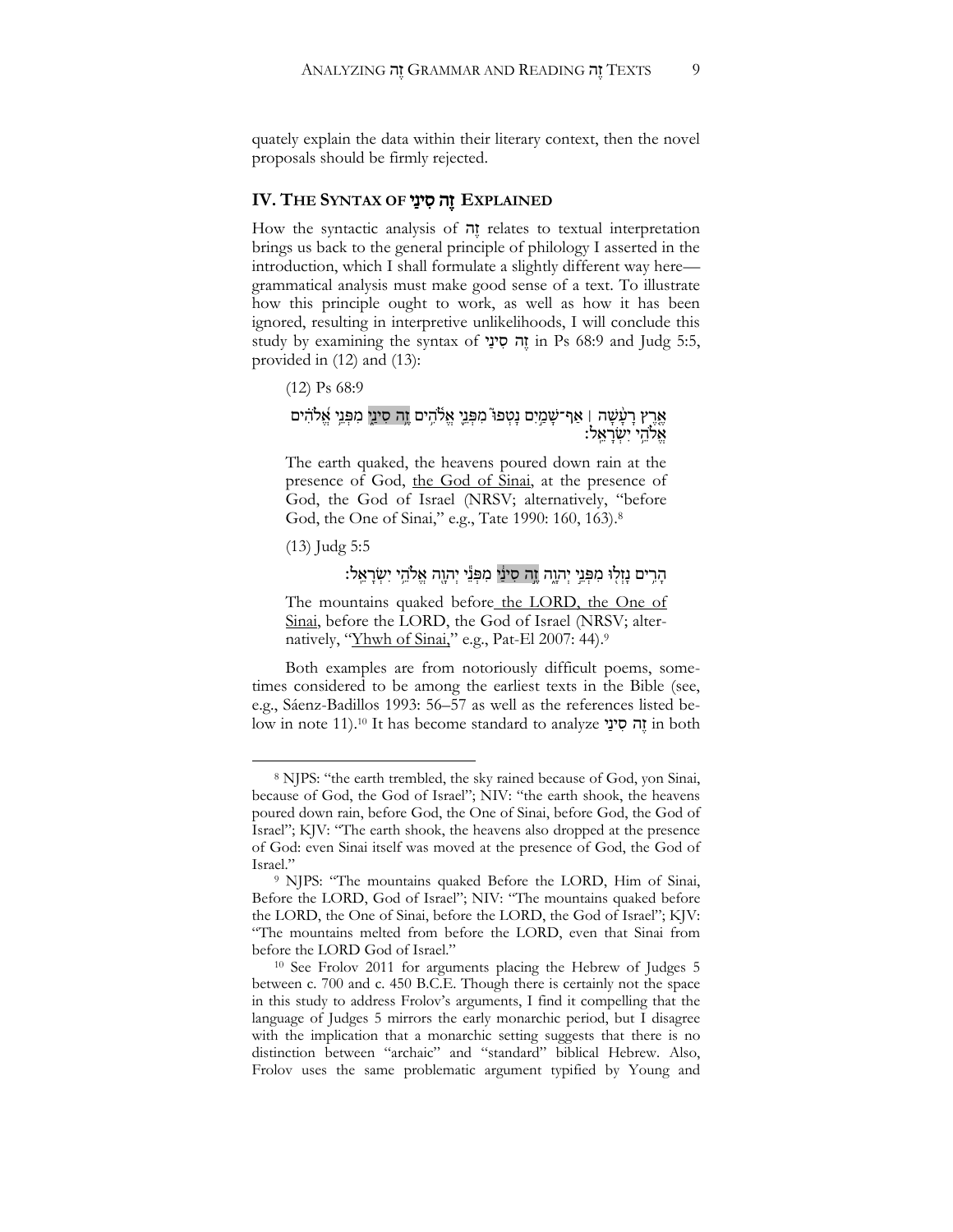examples as remnants of the proto-West Semitic  $d$ -series "determinative-relative" and to take the ה ֶז as a marker of the genitive, resulting in "God of Sinai" (Ps 68:9) and "Yhwh of Sinai" or "Yhwh, the one of Sinai" (Judg 5:5).<sup>11</sup> The sample translations in (12) and (13) and notes 8 and 9 reflect this analysis.

There are two good reasons that the genitive analysis is very unlikely for Ps 68:9 and Judg 5:5—1) it is an ad hoc grammatical analysis and 2) it makes little sense in their poetic contexts. I will spell out each of these issues below, but first a comment on the "genitive" analysis of ה ֶז in comparative Semitic perspective is in order.

#### **SEMITIC COMPARATIVE AND** זֶ הִס ינַ י **:EXCURSUS**

#### **ARGUMENTATION**

Those who appeal to comparative Semitic evidence to support the "genitive" analysis of יה סִינַי (e.g., "the one of Sinai") appeal to a wide geographic and chronological range of divine epithets, e.g., Assyro-Babylonian *ši atānim* "of the [man] of the she-ass," Nabatean *dū-Šara* [Gk. Dusares] "the [god] of [mount] Šara," Lihyānite *dū-Ġābat* "the [god] of the Thicket," Classical Arabic dū l-qarnayn "the [man] of two horns," Colloquial Arabic *dū 'ilm* "the [man] of learning," Sabaic *dāt-hamīm* 

1

Rezetko 2008 and Rezetko and Young 2014, that pointing to the occasional presence of the identified "early" features in arguably "later" texts invalidates the whole diachronic enterprise. See Dresher 2012 for insight into why both "early" and "late" features may co-exist and the distributional patterns that allow for their identification. On the distributional analysis of אשׁר and  $\ddot{v}$  that also accounts for its presence in both early (Judges 5) and late (Qoheleth) texts, but not between, see Holmstedt forthcoming.

<sup>11</sup> See Grimme 1896: 573; Albright 1935: 204; 1936: 30; 1950–1951: 20; Allegro 1955: 311; Cross 1962: 239, n. 61; Waltke and O'Connor 1990: 337, §19.5; Lipinski 2001: 334, 510; Huehnergard 2006: 111; Pat-El 2010: 44; 2012: 323; 2013: 2 (note that in her latest article, Pat-El mistakenly cites יְהוָה זֵה סִינַי as "Exod 15:13"). Albright reconstructs Judg 5:4-5 and so changes what poetic structure exists in the MT. Cross 1962, Huehnergard 2006, and Pat-El 2010, 2012, 2013 all ignore the poetic lineation and cite the phrase יָה סִינַי completely divorced from any textual context. Allegro (followed by Pat-El 2010) suggests that there are three more examples of this הֵה "genitive" use: Mic 5:4 וֹהֵה שָׁלוֹם (fthe one] of peace"; Ps 34:7 זה עֲנִי "[the one] of poverty"; Hab 1:11 זוּ כֹחוֹ $\blacksquare$ ] זוֹ  $\blacksquare$ [possessor] of his strength." But the ה ֶז is Mic 5:4 is certainly the pronominal use of the demonstrative, "this (one) shall be peace" (see, e.g., Smith 1984: 44), the only way this works in Ps  $34:7$  is to repoint the adjective  $\psi$  to the noun יָנָנִי (Allegro 1955: 311; Pat-El does not mention the need to repoint the MT; 2010: 44, n. 7), and זוּ in Hab 1:11 is more easily understood as the relative marker with a null head, "(he) who his strength is his god (becomes guilty)" (see, e.g., Smith 1984: 99). In sum, there are no compelling examples of the alleged "genitive" use of הָזֶה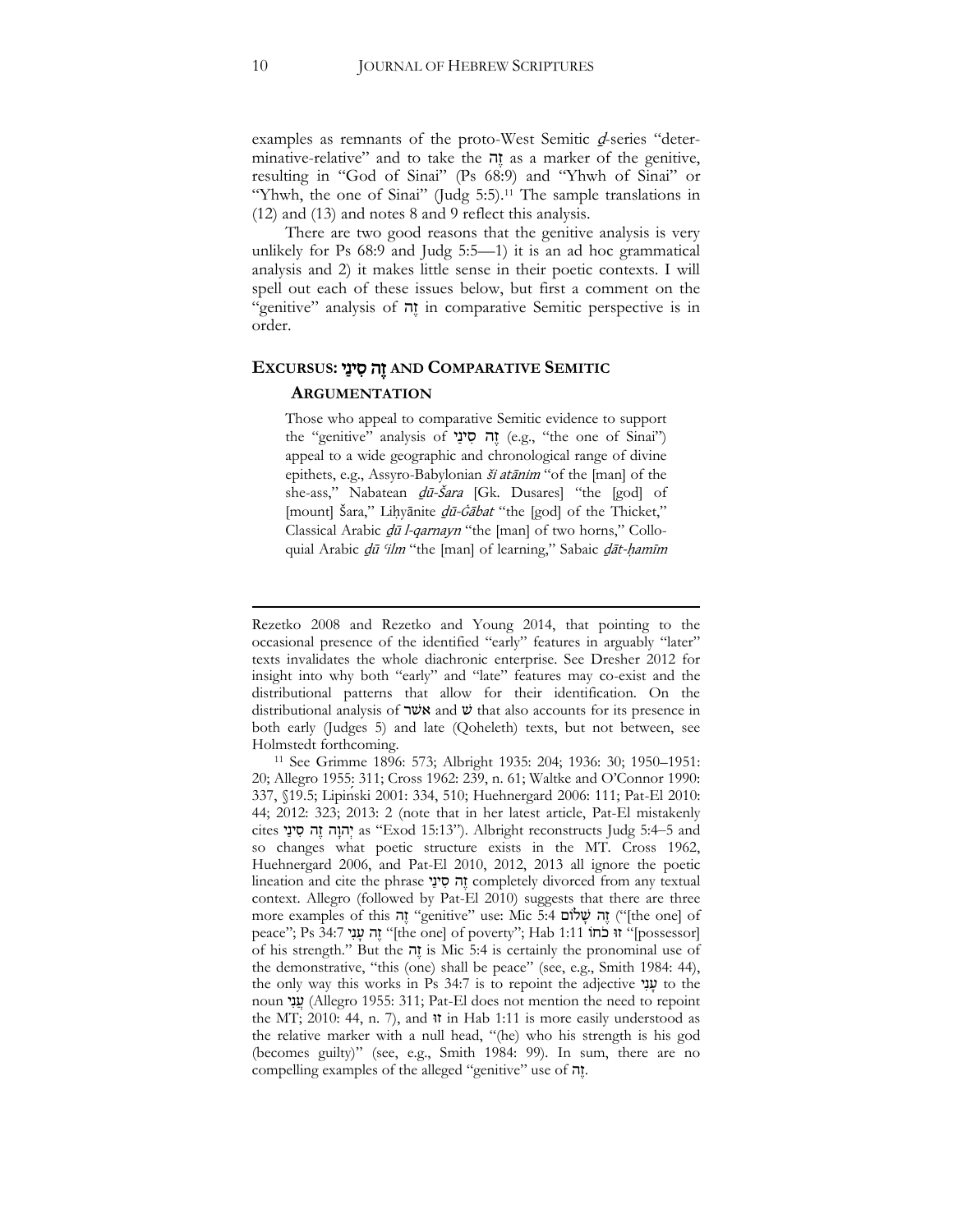"the [goddess] of the heat" (Lipinski 2001: 334; cf. Birkeland 1948).<sup>12</sup>

Additionally, Cross adduces in support of the "genitive" analysis Albright's reading of dt btn "the Serpent Lady," as an epithet of Asherah, El's consort, the phrase  $d$  the Merciful One," as an epithet of El similar to Ugaritic *dū pa'idi*, "the Compassionate One" (1962: 238). Cross adds additional proto-Canaanite evidence to reconstruct the phrase *\** <sup>2</sup> $\bar{e}$ l dū 'ōlami' "El, the ancient one," as the origin of the biblical epithet **עוֹלָם** (Gen 21.33), which supposedly reflects the loss of the demonstrative (239–40).

Based on this comparative evidence, the Hebrew יָזָה סִינַי, or more fully, the sequences אֱלֹהִים זֶה סִינַי $\alpha$  יהוה זֵה סִינַי  $\alpha$ understood as "genitival" in that the הָה marks a genitive relationship between אֱלֹהִים or יהוה (as the "possessed," broadly understood) and סִינַי (as the "possessor"). While the comparative evidence for  $\overline{y}$  is salient, the flaw lies in how the "genitive" origin of this Semitic construction has been understood and applied to the Hebrew phrase.

In an insightful argument concerning the origin of subordination, Deutscher (2009) points to this very structure in Old Akkadian, such as, šūt in TU.RA uhirū-n līhuz "he should take those.of/ $\delta \bar{u}t$  (who) were delayed in illness" (209, with slight modification), in which the *šūt* demonstrative is the East Semitic reflex of the West Semitic  $d$ - demonstrative-cum-relative. In this example, the demonstrative  $\delta \bar{u}t$  is the head of an unmarked relative clause; moreover, it is bound to the unmarked relative that modifies it (a common Semitic structure; see, e.g., Holmstedt 2008). Deutscher then argues that relative clauses formed using the  $\zeta$ -demonstratives, such as *din-um šu* idīn-u "the judgment that he rendered," reflect the integration of an appositional structure, in which a noun (e.g.,  $d\bar{n}$ -um) is modified by demonstratively-headed relative clause (e.g., *šu idin-u*), that is, "the judgment, that one of (that) he rendered." From this apposition structure, the "demonstrative pronoun was degraded from an independent head of a relative clause to a mere marker of the onset of a relative" (209).

Deutscher's cogent analysis can be directly applied to most of the Semitic parallels adduced in the study of י**ְזה סִינֵי**. In each of these demonstrative-noun constructions, the analytical options are either that the demonstrative retains its demonstrative force (and is bound to and so modified by an unmarked relative clause, e.g., dū-Šara "that one of Šara" or "that one (who is) of  $\check{S}$ ara") or has become a relative word modifying a null head, "(the one) who is of Šara." In either case, the demonstrative pronoun itself is *not* a genitive marker (contra, e.g., Allegro 1955; Pat-El 2010); rather, the "genitive"

 $\overline{a}$ 

<sup>&</sup>lt;sup>12</sup> See also the references above in note 11.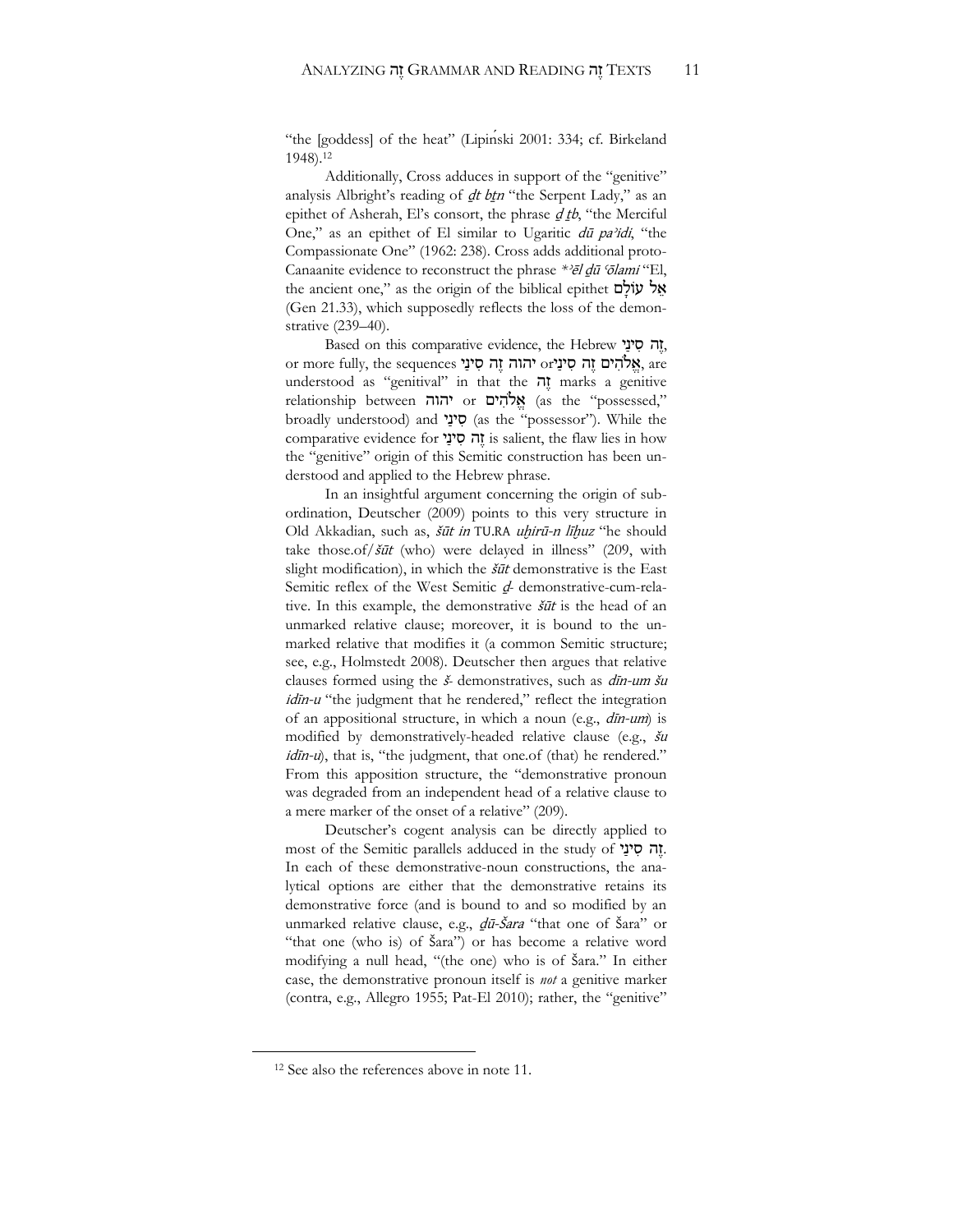nature of the relationship is a product of the bound/cliticization construction in Semitic.

As most grammatical references recognize, and as I have briefly described in this study, there are four well-established uses of the deictic demonstrative ה ֶז in ancient Hebrew: 1) pronominal, 2) adnominal, 3) relative, and 4) copular. A "genitive" use is not among these. Moreover, Diessel 1999 provides no comparable typological evidence for a demonstrative used as a genitive marker as suggested for ancient Hebrew.<sup>13</sup> This strongly suggests that we should consider whether one of the four established functions for ה ֶז can adequately explain the data.

Perhaps more damning for the "genitive" analysis of ה ֶז in Ps 68:9 and Judg 5:5 than the misunderstood comparative Semitic data is the poetic structure of the two verses, which seems to have been ignored by those who have proposed the "genitive" analysis. It is worthwhile starting our poetic discussion by noting that the Masoretic tradition divides the verse in Ps 68:9, given again in (14), by the יְה סִינַי seaving הֵה סִינַי in the second half.<sup>14</sup> Similarly, in Judg 5:5, given again in (15), the מְתָנָח after יְהוָה once again places י ַינ ס ה ֶז in the second half of the verse (so also Frolov 2011: 166).

(14) Ps 68:9

 $\overline{a}$ 

# אֶרֶץ רָעָ<mark>֫שָׁה | אַף־שָׁמַיִם נָטְפוּ</mark> מִפְּנֵי אֱלֹהֶים ַיֶּה סִינֵי מִפְּנֵי אֱלֹהִ֫ים אֱלֹהֵי יִשְׂרָאֱלֹ:

<sup>13</sup> The only potential demonstrative-genitive connection Diessel describes is one of the proposed origins for a genitive linker in Chadic, that it developed from a demonstrative used as an adnominal determiner or as the demonstrative used pronominal with a possessor NP in apposition. Importantly for the discussion of Hebrew, though, is that in the Chadic data, the NP following the demonstrative is the possessor NP, i.e., *John's* in *the horse of John's* (1999: 131–32). This structure has no parallel in the Hebrew data, in which the alleged "genitive" noun is not a possessor. Indeed, the variable semantics of the cliticization process of the bound (or "construct") structure, which may but do not necessarily signal possession, mislead many Hebraists and Semitics to use the Latinate "genitive" label inaccurately.

<sup>&</sup>lt;sup>14</sup> Joüon and Muraoka also invoke the Masoretic יָטָמְיִם, but their point is opaque (2006: 500, §143i, n. 10). An anonymous reviewer questioned whether the חֲנָה in Ps 68:9, which is placed on יָנוֹ ַינוּ, does not imply that the Masoretes, at least, understood י ַינ סִה ֶז to be associated with the preceding ים להֹ ֱא. The simple answer to this is, absolutely not. In a poetic verse with an טעם narks the primary division of the verse, which results in a downgrade of the **אֲתַנָה**, which then marks the primary division of whatever half-verse in which it appears (see Yeivin  $1981: 266-67$ . Thus, in Ps  $68:9$ , the אֲתְנָח separates יְה from the remainder of the half-verse, אֲתָנָה יִשְׂרָאֱל .That is, the אֲתָנָח neatly separates the subject from the complement of the gapped verb, ָרַעַשׁ.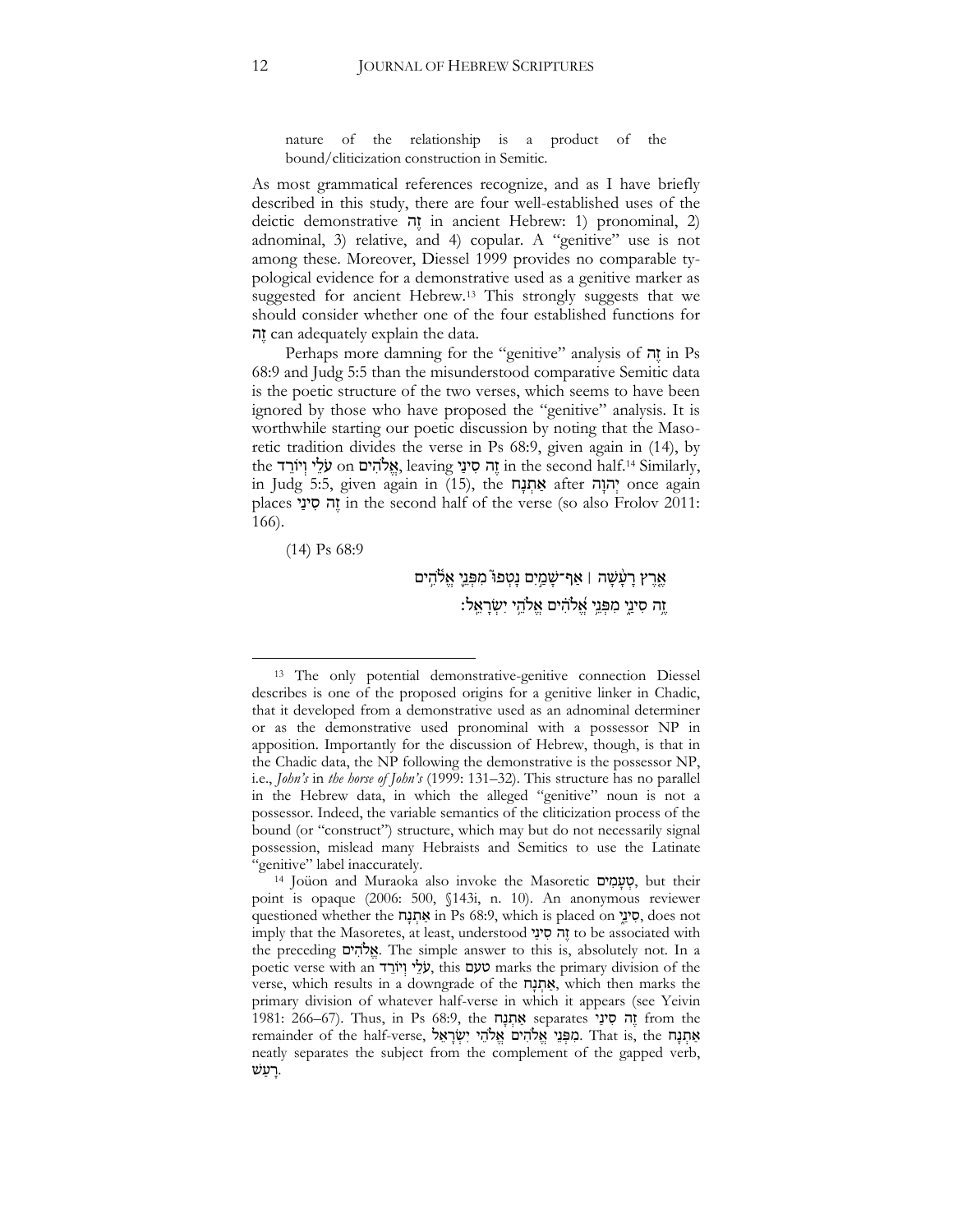The earth shook—even the heavens dripped—before God;

this one, Sinai, (shook) before God the God of Israel.<sup>15</sup>

(15) Judg 5:5

 $\overline{a}$ 

הָרֵים נַזְלְוּ מִפְּנֵי יִהְוֶה זֶה סִינַי מִפְּנֵי יִהְוֶה אֱלֹהֱי יִשְׂרָאֱלֹ:

The mountains streamed<sup>16</sup> before Yhwh; this one, Sinai, (streamed) before Yhwh, God of Israel.<sup>17</sup>

<sup>16</sup> The Qal נזל" flows" is often repointed, based on the putative evidence of ἐσαλεύθησαν in the LXX, as a Nifal from זלל, so לּוֹּז ָנ "quaked"; see NRSV; DCH, s.v. נזל; HALOT, s.v. נזל; Keil 1874: 249; Boling 1975: 108; Butler 2009: 115–16. However, the Greek evidence is not as clear as the lexica and commentators suggest or imply and the sense of "stream" for mountains is neither illogical nor out of place in the literary context of both Judges 5 and Psalm 68. First, the LXX rendering έσαλεύθησαν for *i* נָזְלוֹ in Judg 5:5 does not clearly suggest that a verb from the root זלל II "to quake" (HALOT) was in its Vorlage. The root זלל II "to quake" (DCH זלל III) appears only in Isa 63:9 and 64:2. In both cases the LXX has the noun τρόμος 'trembling' (not a verb). Moreover, at the end of the same clause in Is 63:9 is τακήσονται (< τήκειν "to melt"), which reflects נזל" to flow" (Muraoka 2010: 275), not זלל II. Thus, the Greek evidence does not clearly support repointing the MT Hebrew נָזְלוּ .נָ זֹּלוּ to

Second, the image of mountains melting and subsequently "flowing" (see, e.g,. Ps 147:18 for the sequence "melting-flowing") is neither illogical nor necessarily foreign to the biblical conception of theophanic effects. The language of the mountains "dripping" and "flowing" occur in images of agricultural bounty connected to restoration (see, e.g,. Joel 4:18, Amos 9:13) and is arguably extended to Yhwh's appearance in judgment in Mic וְנָמֵסוּ הֱהָרִים תַּחְתָּיו וְהָעֲמָקִים יִתְבַּקֶעוּ כַּדּוֹנַג! מִפְּנֵי הָאֵּשׁ כְּמַיִם מֻגָּרֶים 1.4 ( .(בְּ מֹורָ ָֽ ד

<sup>15</sup> Knohl (2012) proposes that סִינָי in Ps 68:9, 18 is not a geographic reference but an epithet for יהוה, thus "The earth quaked, the heavens poured down rain, before Elohim—that is, Sinai." With this supposed epithet, Knohl sees an early equation of יהוה with the Mesopotamian moon god Sin. But the textual argument for this in Psalm 68 is very weak. First, Knohl builds the equation on his analysis of 68:18, in which he finds the reference to Mount Sinai too close to the description of Mount Bashan as the eternal residence of יהוה in vv. 16–17. Even Knohl acknowledges, however, that by a small (and common) emendation the reference to יוַנֵּי in v. 18 can be understood to "depict God as coming from his abode at Mount Sinai in order to assist his people in the war (see Judg 5 and Hab 3), and moreover, as deciding to reside on Mount Bashan and to make this mountain into His eternal bode" (2012: 16). Second, Knohl's analysis is definitely not "based on the usual meaning of the word זה in Biblical Hebrew" (2012: 17), since his translation "that is, Sinai" does not transparently reflect any accepted understanding of  $\pi$ , but suggests that he takes it (uniquely) as an appositive marker (and Isa 23:13, which he provides in n. 44 as a similar use of  $\vec{n}$ , is not a helpful comparison; see below, example (41) in the Appendix). In sum, there is no good literary or grammatical reason to take י ַינ ס as an epithet of יהוה in Psalm 68.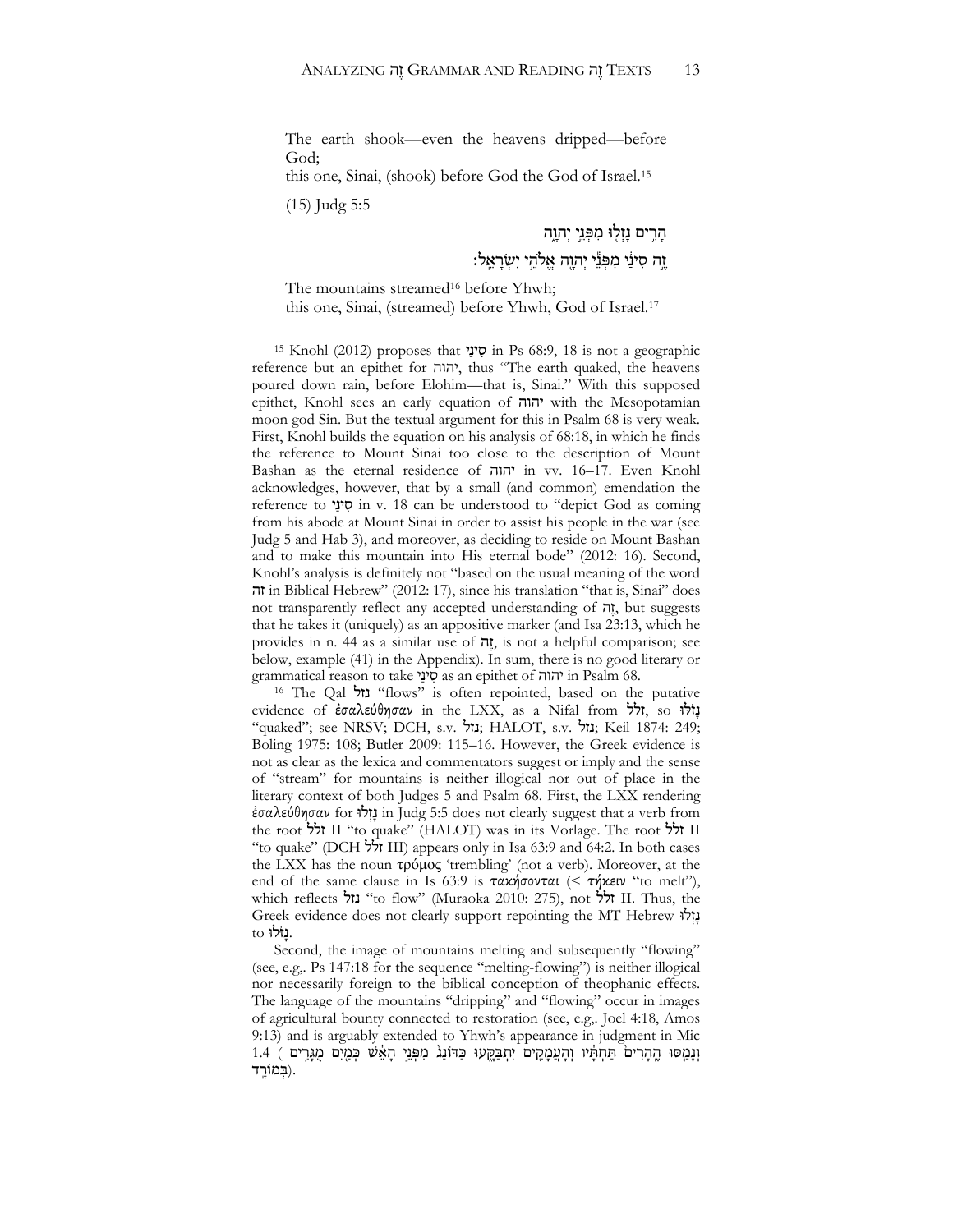It seems transparent that the poetic structure (i.e., the parallelism of the respective couplets) indicates that יה סִינַי is best understood as parallel to אֲרֵץ in (14) and to הְרִים in (15). But given the difficulties these verses have posed for interpreters, I will briefly situate each verse within its literary context and describe the poetic features that I have represented in my translations.

Psalm 68 covers numerous themes, often dealing with Yhwh's kingship, though scholars have had difficulty determining a clear structure.<sup>18</sup> However the psalm is structured overall, vv. 8–11 are widely recognized as a unit in which most interpreters see a theophany that builds both on the imagery of the storm-god and God's advocacy for his people. The poetic structure of v. 9 consists of a well-balanced bicolon, with three prosodic word-pairs in each half, illustrated in (16) by the division of pairs using  $\parallel$ :

(16) Ps 68:9

1

# אֶרֵץ רָעָשָׁה || אַף־שַׁמַיִם נָטְפוּ || מִפְּנֵי אֱלֹהִים זֶה סִינַי || מִפְּנֵי אֱלֹהִים || אֱלֹהֵי יִשְׂרַאֵל

Additonally, the verb רְעָשָׂה in the first half-verse is gapped into the second half. While the second half is complicated by the verb-gapping and the appositive אֱלֹהֵי יִשְׂרָאֵל (both to clarify who this אלהים is and to balance the lines), the first half includes its own complication—a parenthetical clause, beginning with  $\gamma$ , that sits hetween the verb רָעָשָׁה and its adjunct בִּוּ אֱלֹהִים.

In sum, in Ps 68:9, when Yhwh marched before his people, the earth רעשׁ, the heavens נטף, and Mount Sinai רעשׁ), hy gapping from the preceding main clause), all of which reflects a progression of nature's responses to Yhwh's theophany during the Exodus.<sup>19</sup>

Like Psalm 68, the complications surrounding the interpretation of Judges 5 are numerous, and run the gamut from genre to

<sup>17</sup> Moore (followed by Seeligman 1964: 80, n. 1) suggests that יָה סִינַי in Judg 5:5 is a gloss (1895: 142). Fishbane argues similarly that יה סִינַי 68:9 is a scribal gloss to connect the earthquake imagery with the Sinai theophany: "It is therefore readily conceivable that a later glossator-scribe read the particular imagery of Ps. 68:9 within its particular historicogeographical context as an allusion to the Sinaitic revelation—and so interrupted the a∼ab parallelism ('before Elohim … before Elohim, God of Israel') with the specifying comment: זהִסיני' this [earthquake caused by Elohim] refers to [the theophany of] Sinai"" (1985: 55). Knohl allows that י ַינ סִה ֶז in Judg 5:5 might be a gloss, but dismisses Fishbane's argument for Ps 69:9 (2012: 16, n. 43). I see no reason to take יָה סִינַי as a gloss in either text; it fits the literary development and poses no grammatical problems, as I argue below.

<sup>18</sup> See, among myriad others, Gray 1977; Dahood 1968: 133–34; Tate 1990: 170–75; Hossfeld and Zenger 2005: 160–64; Knohl 2012.

<sup>19</sup> Although not all scholars connect the mention of י ַינ ס in Ps 68:9 to the Exodus traditions (see, e.g., Knohl 2012), many do take such a connection to make sense not only of the word י ַינ ס in the verse but also of the perceived literary progression (or concentricity) of the Psalm as a whole (see, e.g., Tate 1990: 177; Hossfeld and Zenger 2005: 165).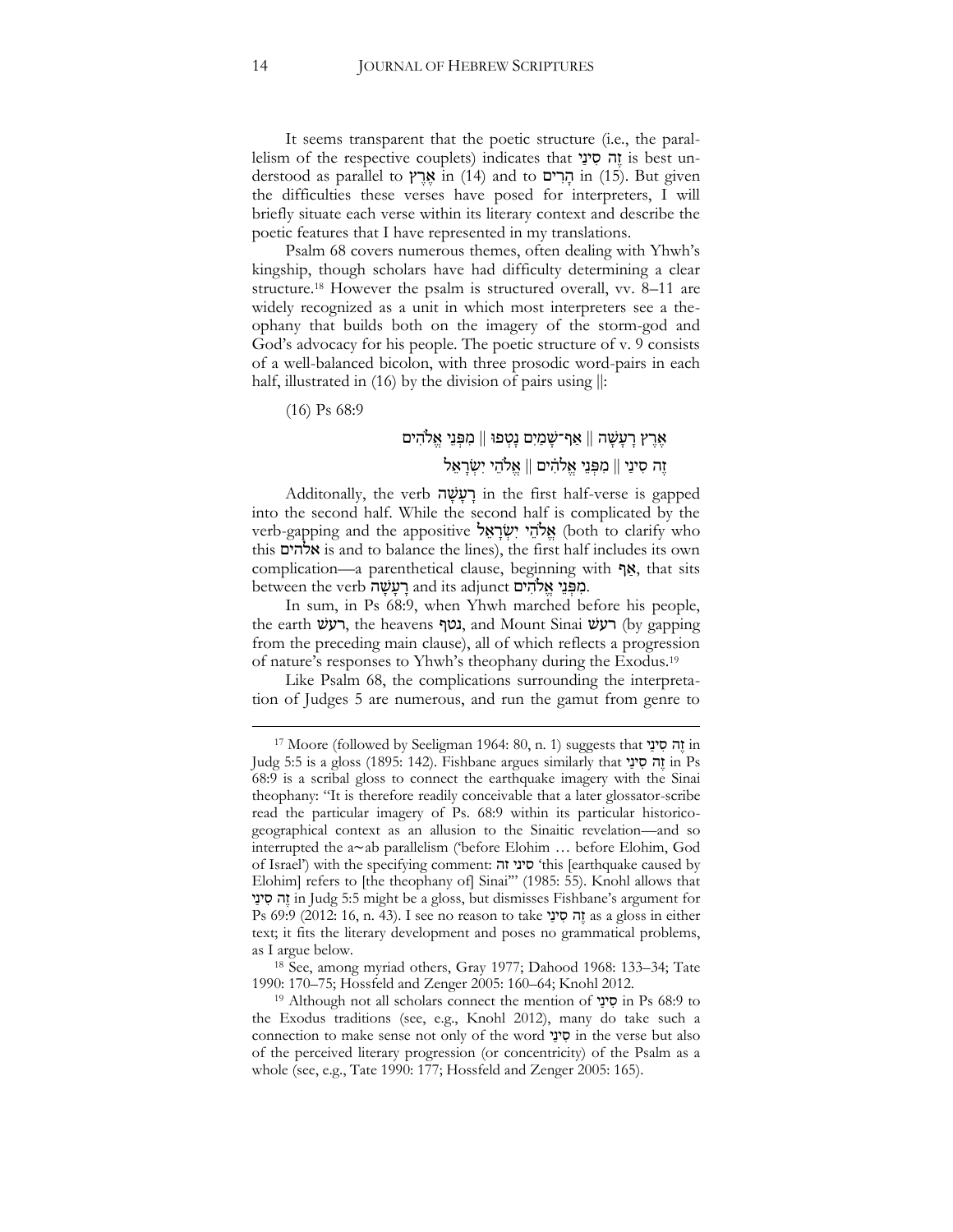structure, language to dating.<sup>20</sup> This passage is the Song of Deborah about the Israelite victory over the army of Hazor. But more than a poetic recital of the victory that was narrated in Judges 4, the song in Judges 5 celebrates both those who ה ָהו ְיִ ת ַר ְז ֶע ְלִ אוּ ָבּ) to paraphrase 5:23) and Yhwh himself as Israel's champion (Webb 2012: 205–6). After the narrative introduction (v. 1) and then brief preliminary elements of the song in vv. 2–3, the song quickly moves to the powerful image of Yhwh marching forth to battle, beginning from the southern areas associated with the beginning of his relationship with Israel, אֲדוֹם/שֵׂעִיר (v. 4). This battle march affects creation, including **ייני** (v. 5), by which the song draws Israel's constitutional tradition into the glorious victory. Just as the psalmist invokes Mount Sinai to connect the theophanic imagery to the Exodus memory (see above, n. 15), so Deborah draws on the Exodus event by invoking Sinai in order to describe the similar victory provided by Yhwh against Sisera:

This powerful poetry draws on the historical memory of the exodus, when Yahweh as the divine warrior manifested his presence by making wind and water change their normal behavior for the sake of his people, and Sinai, where his presence was manifested on the mountain in cloud and fire and earthquake … Here in Judges 5 it gives powerful poetic expression to the belief that the storm which broke over Sisera and his army and threw them into panic and retreat was no merely natural event, or amazing stroke of luck; it was unleashed by Yahweh, as he had divided the Sea at the exodus and shaken Mount Sinai by descending on it (Webb 2012: 208).

The poetic structure of Judg 5:5 consists of a bicolon with three words or word pairs in each half, illustrated in (17) using || to divide the units:

(17) Judg 5:5

 $\overline{a}$ 

הָרִים || נָזְלוּ || מִפְּנֵי יִהוָה זֶה סִינַי || מִפְּנֵי יְהוָה || אֱלֹהֵי יִשְׂרָאֵל

Though the six units of the bicolon are not quite as neatly isolated as they are in Ps 68:9, the separation of subject phrases (זה סִינֵי and יָזה סִינֵי) from the other syntactic elements of the clause is clear. Moreover, just as in Ps 68:9, the gapping of the verb in the first half into the second half is compensated for by the appositive אֵלהֵי יִשְׂרָאֵל in the second half so that the basic balance between the two lines is preserved. There is also a similar thematic progression in Judg 5:5 compared to Ps 68:9—the earth רעשׁ) 5:4a), the heavens and the clouds נטף water (5:4b), and the mountains נזל (5:5a) as does Mount Sinai (5:5b gapped from v. 5a).

<sup>20</sup> For accessible and good summaries, see Butler 2009: 121–35 and Webb 2012: 199–206, and the vast body of scholarship cited in both.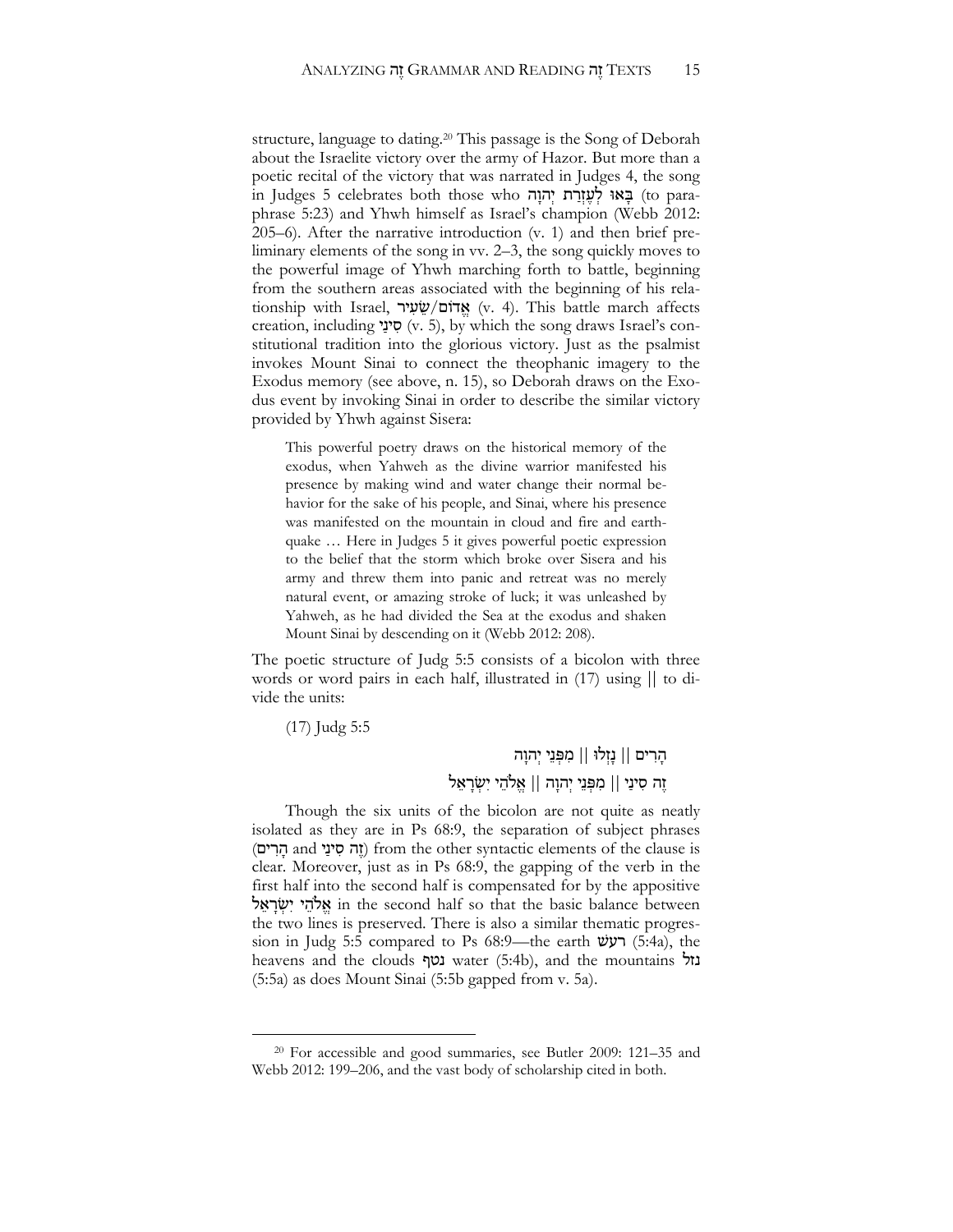In summary, in both Ps 68:9 and Judg 5:5, י ַינ סִה ֶז" this (mountain), Sinai" is experiencing the effects of Yhwh's power, not defining *who* Yhwh is (as a י*זה* relative clause would do, and presumably as the supposed יָזה genitive phrase would do). Thus, the weight of Hebrew grammar as well as the literary features of the verses in question indicate that it unnecessary to propose a novel grammatical function for the demonstrative ה ֶז. Rather, in both cases the ה ֶז operates as a deictic demonstrative followed by an appositive proper noun, סִינֵי, which clarifies the deictic reference. As such, these examples are no different than the ה ֶשֹׁמִ ה ֶז) Exod 32:1) אַרְבָּעִים שָׁנָה זֶה (Deut 8:2 types explained above.

#### **V. CONCLUSION**

In conclusion, ה ֶז grammar in ancient Hebrew straightforwardly accords to cross-linguistically attested patterns of demonstratives. ה ֶז and its feminine and common plural counterparts function primarily as deictic pronouns or deictic nominal modifiers. A small set of examples indicate that some stage of Hebrew witnessed the grammaticalization of ה ֶז as a relative marker and a copular pronoun.

But beyond this, there is no compelling evidence for the use of ה ֶז as a "genitive" marker. Indeed, as I have shown with the two examples most often adduced as ה ֶז genitives, the genitive analysis fails the tests of both grammar and literary sensitivity. Instead, both Judg 5:5 and Ps 68:9 should be understood as the Masoretes understood them, with יה סִינֵי beginning the second half-verse and the הָ in each as a pronominal demonstrative.

More than simply clarifying the grammar of ה ֶז-NP or ה ֶז-Number phrases in the Hebrew Bible, this study also serves as a bifold warning. First, comparative Semitic evidence must be used cautiously, since there are many nuances of syntax yet to be fully understood. To wit, the demonstrative does *not* ever serve as a "genitive" marker in ה ֶז constructions (nor in the Semitic parallels). Second, ancient language grammarians, whether operating within an historical-comparative framework or theoretical linguistic framework, must not—indeed, cannot!—ignore the literary context of data examples. To put it more bluntly, linguists and grammarians risk significant error if they ignore (or simply cannot read) texts.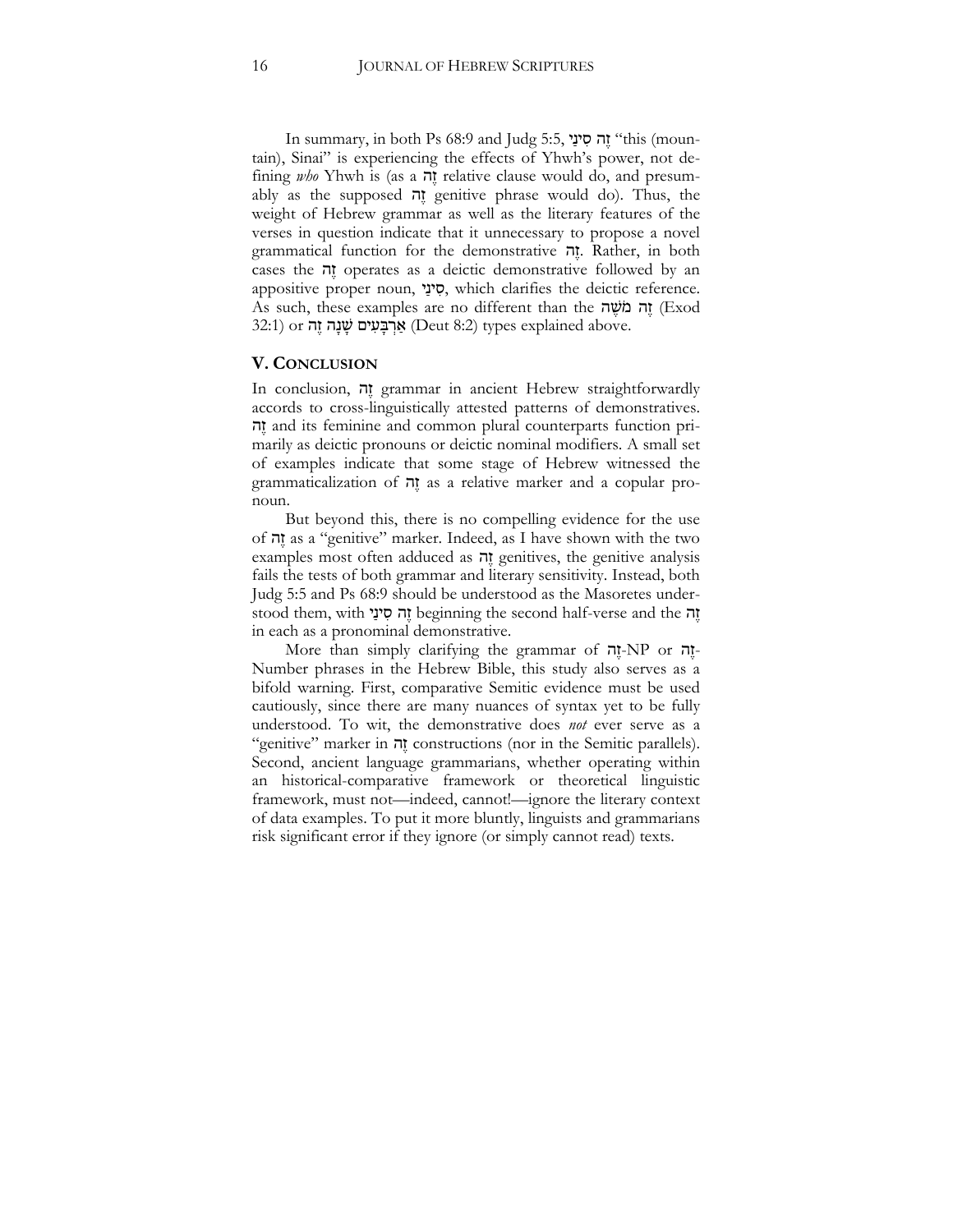#### **REFERENCES**

- Albright, W. F. 1935. The Names Shaddai and Abram. *JBL* 54/4: 173–204.
- \_\_\_\_\_. 1936. The Song of Deborah in the Light of Archaeology. *BASOR* 62: 26–31.
- \_\_\_\_\_. 1950–1951. A Catalogue of Early Hebrew Lyric Poems. *HUCA* 23/1: 1–39.
- Allegro, J. M. 1955. Uses of the Semitic Demonstrative Element z in Hebrew. *VT* 5: 309–12.
- Birkeland, H. 1948. Hebrew zæ and Arabic dū. Studia Theologica 2: 201–2.
- Blau, J. 1976. *A Grammar of Biblical Hebrew* (Porta Linguarum Orientalium. Neue Serie, 12). Wiesbaden: Harrassowitz.
- Boling, R. G. 1975. *Judges* (AB, 6A). Garden City, N.Y.: Doubleday.
- Brockelmann, C. 1956. *Hebräische Syntax*. Neukirchen Kreis Moers: Neukirchener Verlag.
- Butler, T. C. 2009. *Judges* (WBC, 8). Nashville, TN: Thomas Nelson.
- [DCH] Clines, D. J. A. (ed.). 1993–2011. *The Dictionary of Classical Hebrew*. 8 vols. Sheffield: Sheffield Academic Press.
- Cross, F. M. Jr. 1962. Yahweh and the God of the Patriarchs. *HTR* 55/4: 225–59.
- Dahood, M. J. 1968. *Psalms II 51–100* (AB, 17). Garden City, N.Y.: Doubleday.
- Deutscher, G. 2001. The Rise and Fall of a Rogue Relative Construction. *Studies in Language* 25/3: 405–22.
- \_\_\_\_\_. 2002. The Akkadian Relative Clauses in Cross-Linguistic Perspective. *ZA* 92: 86–105.
- \_\_\_\_\_. 2009. Nominalization and the Origin of Subordination. In: Givón, T., and Shibatani, M. (eds.). *Syntactic Complexity*. Amsterdam: John Benjamins. 199–214.
- Diessel, H. 1999. *Demonstratives: Form, Function, and Grammaticalization* (Typological Studies in Language, 42). Amsterdam: John Benjamins.
- Dresher, B. E. 2012. Methodological Issues in the Dating of Linguistic Forms: Considerations from the Perspective of Contemporary Linguistic Theory. In: Zevit, Z., and Miller, C. L. (eds.). *Diachrony in Biblical Hebrew*. Winona Lake, IN: Eisenbrauns. 19–38.
- Fox, M. V. 2009. *Proverbs 10–31: A New Translation with Introduction and Commentary* (AB, 18B). New Haven, CT: Yale University Press.
- Frolov, S. 2011. How Old is the Song of Deborah? *JSOT* 36/2: 163–84.
- Goldingay, J. E. 2007. *Psalms, Volume 2: Psalms 42–89* (Baker Commentary on the Old Testament Wisdom and Psalms). Grand Rapids, MI: Baker Academic.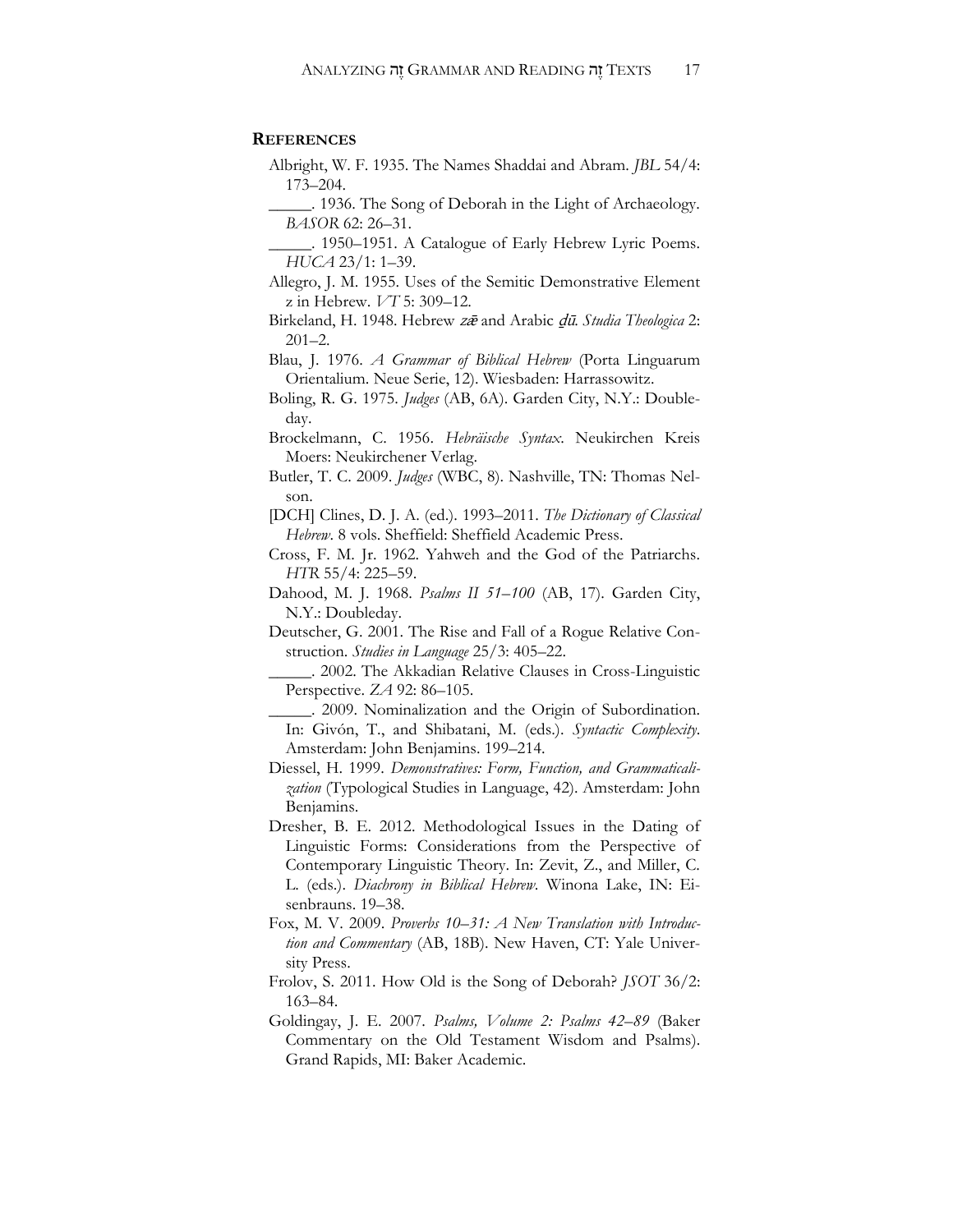- Gray, J. 1977. A Cantata of The Autumn Festival: Psalm LXVIII. *JSS* 22/1: 2–26.
- Grimme, H. 1896. Abriss der biblisch-hebräischen Metrik. *ZDMG* 50: 529–84.
- Hasselbach, R. 2007. Demonstratives in Semitic. *JAOS* 127/1: 1–27.
- Holmstedt, R. D. 2008. The Restrictive Syntax of Genesis i 1. *VT* 58: 56–67.

\_\_\_\_\_. 2013. Relative Clause: Biblical Hebrew. In: Khan, G. (ed.). *Encyclopedia of Hebrew Language and Linguistics, Volume 3: P‒Z*. Boston/Leiden: Brill. 350–57.

- \_\_\_\_\_. Forthcoming. *The Relative Clause in Biblical Hebrew* (Linguistic Studies in Ancient West Semitic). Winona Lake, IN: Eisenbrauns.
- \_\_\_\_\_, and Jones, A. R. 2014. The Pronoun in Tripartite Verbless Clauses in Biblical Hebrew: Resumption for Left-Dislocation or Pronominal Copula? *JSS* 59/1: 53–89.
- Hossfeld, F.-L., and Zenger, E. 2005. *Psalms 2: A Commentary on Psalms 51‒100* (trans. Maloney L. M.; Hermeneia). Minneapolis, MN: Augsburg Fortress.
- Huehnergard, J. 2006. On the Etymology of the Hebrew Relative  $\check{\delta} \varepsilon$ . In: Fassberg, S. E., and Hurvitz A. (eds.). *Biblical Hebrew in Its Northwest Semitic Setting: Typological and Historical Perspectives*. Jerusalem: Magnes, and Winona Lake, IN: Eisenbrauns. 103–25
- [HALOT] Koehler, L., Baumgartner, W., and Stamm, J. J. (eds.). 1994-2000. *The Hebrew and Aramaic Lexicon of the Old Testament* (trans. and ed. under the supervision of Richardson, M. E. J.). 2 vols. Leiden: Brill.
- Joosten, J. 1991. The Syntax of *zeh Mošeh* (Ex. 32,1.23). *ZAW* 103: 412–15.
- [JM] Joüon, P., and Muraoka, T. 2006. *A Grammar of Biblical Hebrew* (rev. ed.; SubBi, 27). Rome: Pontifical Biblical Institute.
- [GKC] Kautzsch, E. 1910. *Gesenius' Hebrew Grammar* (trans Cowley, A. E.). Oxford: Clarendon Press.
- Keil, C. F. 1874. *Biblischer Commentar über die Prophetischen Geschichtsbücher des Alten Testaments, Erster Band: Josua, Richter und Ruth*. Leipzig: Dörffling und Franke.
- Knohl, I. 2012. Psalm 68: Structure, Composition and Geography. *JHS* 12/15: 1–21.
- Lipiński, E. 2001. *Semitic Languages: Outline of a Comparative Grammar* (OLA, 80). Leuven: Peeters.
- Moore, G. F. 1895. *Judges* (ICC). New York: Charles Scribner's Sons.
- Muraoka, T. 2010. *A Greek ≈ Hebrew/Aramaic Two-Way Index to the Septuagint*. Louvain: Peeters.
- Pat-El, N. 2007. Some Notes on the Syntax of Biblical Hebrew *zeh*. *ZAH* 18: 150–58.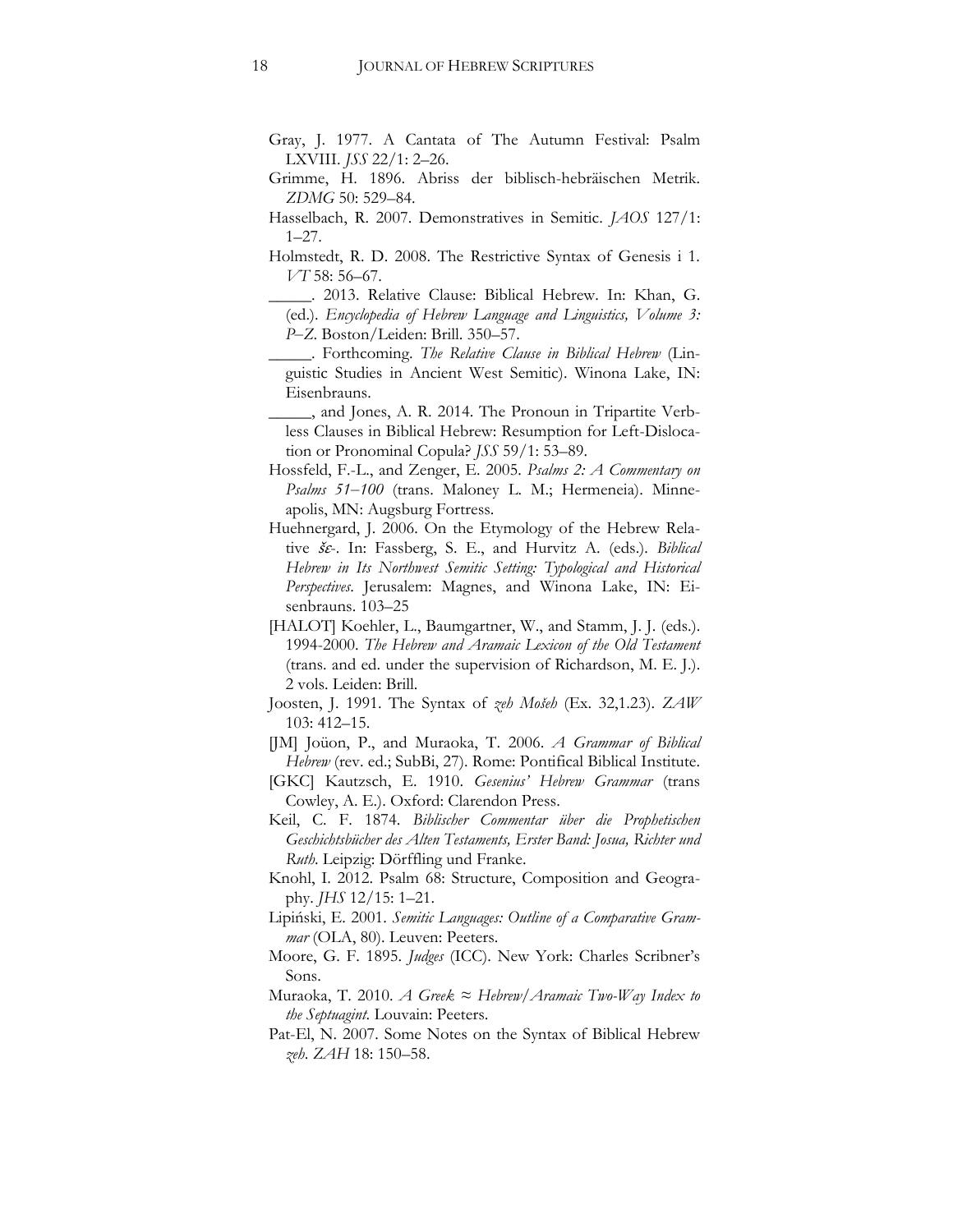\_\_\_\_\_. 2010. On Periphrastic Genitive Constructions in Biblical Hebrew. *HS* 51: 43–48.

- . 2012. The Syntax of *diser* and  $\text{sec} \text{Yet}$  Again. In: Hasselbach, R., and Pat-El, N. (eds.). *Language and Nature: Papers Presented to John Huehnergard on the Occasion of His 60th Birthday*. Chicago: The Oriental Institute. 319–27.
- \_\_\_\_\_. 2013. Review of Hendery (2012), Relative Clauses in Time and Space: A Case Study in the Methods of Diachronic Typology. *Journal of Historical Syntax* 2/2: 1–10.
- Pennacchietti, F. A. 1980. "Sono già due anni che nel paese c'è la carestia" (Gen. XLV, 6): I Sintagmi Temporali Ebraici Introdotti dal Pronome *ze* e la loro traduzione in Siriaco, Arabo ed Etiopico. *Vicino Oriente* 3: 225–42.
- Peterson, D. L. 1984. *Haggai and Zechariah 1–8* (OTL). Philadelphia: Westminster Press.
- Rezetko, R., and Young, I. 2014. *Historical Linguistics & Biblical Hebrew: Steps Toward an Integrated Approach* (Ancient Near Eastern Monographs, 9). Atlanta, GA: SBL Press.
- Seeligman, I. L. 1964. A Psalm from Pre-Regal Times. *VT* 14/1: 75–92.
- Smith, R. L. 1984. *Micah-Malachi* (WBC, 32). Waco, TX: Word Books.
- Tate, M. E. 1990. *Psalms 51–100* (WBC, 20). Dallas, TX: Word Books.
- [WOC] Waltke, B. K., and O'Connor, M. 1990. *An Introduction to Biblical Hebrew Syntax*. Winona Lake, IN: Eisenbrauns.
- Webb, B. G. 2012. *The Book of Judges* (NICOT). Grand Rapids, MI: Eerdmans.
- Wildberger, H. 1997. *Isaiah 13–27* (trans. Trapp, T. H.; A Continental Commentary). Minneapolis, MN: Fortress Press.
- Yeivin, I. 1980. *Introduction to the Tiberian Masorah* (trans. Revell, E. J.). Atlanta: Scholars Press.
- Young, I., Rezetko, R., with Ehrensvärd, M. 2008. *Linguistic Dating of Biblical Texts*. 2 vols. London: Equinox.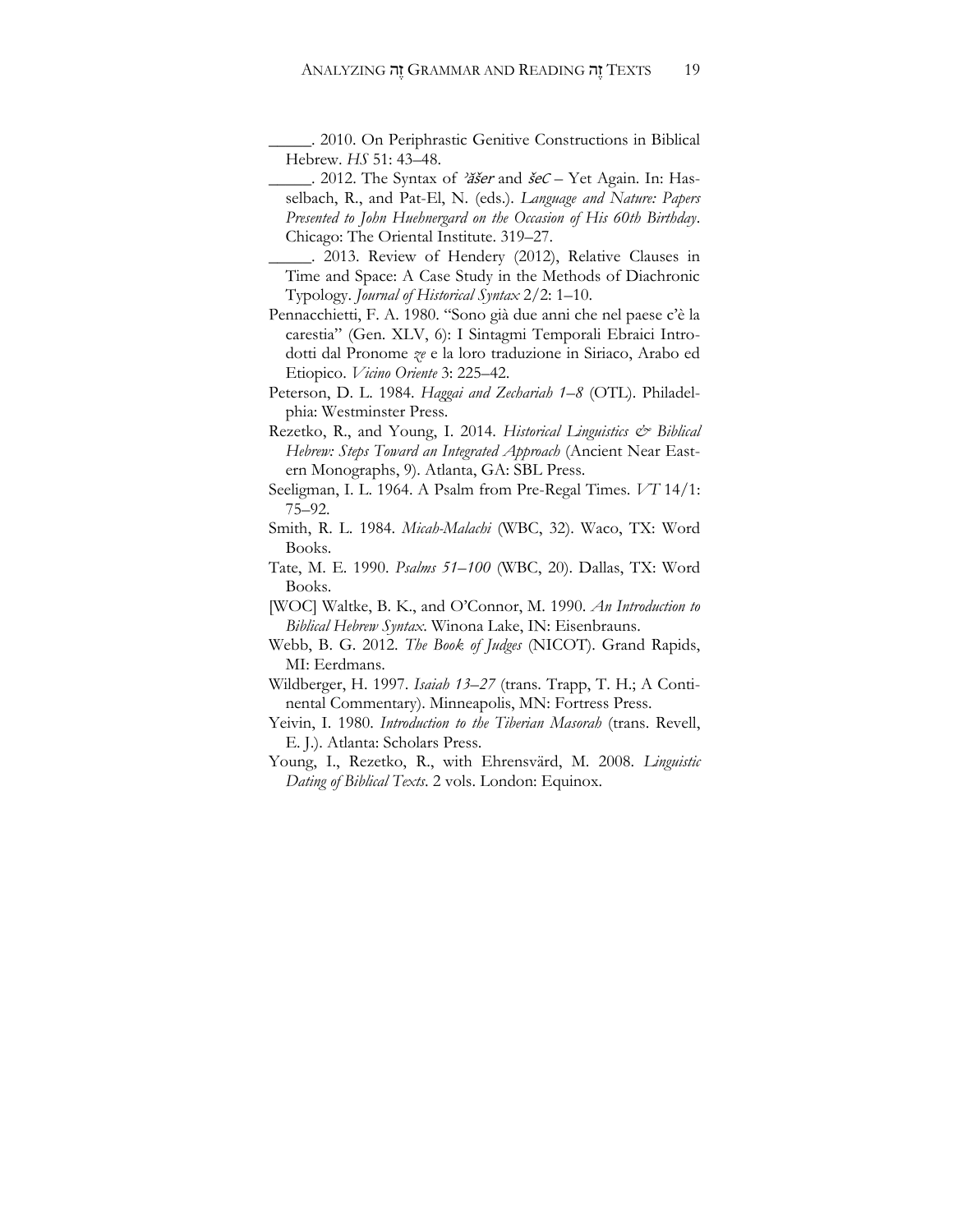#### **<sup>A</sup>PPENDIX: <sup>R</sup>EADING THE** *הֶז***‒NP <sup>D</sup>ATA**

The following examples have been previously mis-analyzed within at least one of the studies or reference works I have cited in this work. Below I provide the texts with translations that clearly indicate the analysis I consider legitimate, according to the arguments I present in this study. In a few cases, I add salient notes after the translation.

(18) Gen 2:23

#### וַ יֹּאמֶר ֿהֲאָדָם וְאת הַפַּֿעַם עֱצֶם מֵעֲצָמַי וּבָשֶׂר מִבְּשָׂרֵי לְזאת יִקְרֵא אִשָּׂה כִּי מֵאִישׁ לֻקֳחָה־זִֽאת:

And the man said, "This is the time! Bone from my bones and flesh from my flesh! This one will be called 'Woman', because from man this one was taken."

(19) Gen 27:36

#### וַ יֹּאמֶר הֲכִי קָרָ֫א שְׁמֹוֹ יַעֲקֹב וַיַּעְקְבֵׂנִיּ וֶה פַּעֲמַ֫יִם אֶת־בְּכֹרָתֶי לָקֶת וְהִגֵּה עַתָּה לָקָח בִּרְכָתֶי וַיּאמַר הֲלֹא־אָצַלְתָּ לִי בְּרָכֶה:

Is is that one called his name Grasper (that) he grasped me? This is twice (that) my birthright he has taken!

(20) Gen 31:38

#### ֿװָה עָשְׂרִים שָׁנֵה אָנֹכִי עִמְּ֣ד רְחֵלֶיִדְ וְעִזֶיִדְ לְא שִׁכֵּלוּ וְאֵילֵי צֹאנְדֶ ַ לְאָ אָבֶלְתִּי

This is twenty years (that) I have been with you. Your ewes and goats have not been childless. And I have not eaten the rams of your flock.

(21) Gen 31:41

#### זֶה־לִּי עֶשְׂרֵים שָׁנָה בְּבִיתֶד עֲבַדְתִידּ אַרְבַּע־עֶשְׂרֵה שָׁנָה בִּשְׁתֵי ָבְנֹתֶ֫יךָ וְשֵׁשׁ שָׁנִים בְּצֹאנֶ ךְּ וַתַּחֲלֵךְ אֶת־מַשְׂכֻּרְתֶּי עֲשֶׂרֶת מֹנִים:

This has been for me twenty years (that) I have served you in your house—fourteen years in exchange for your two daughters and six years in exchange for your sheep and you have changed my wage ten times.

(22) Gen 43:10

# כִּי לוּלֵא הִתְמַהְמֵהְנוּ כֵּי־עַתֵּה שֲבְנוּ <u>ז</u>ה פַּעֲמֵיִם:

Because if we would not have tarried, indeed, now we would have returned twice.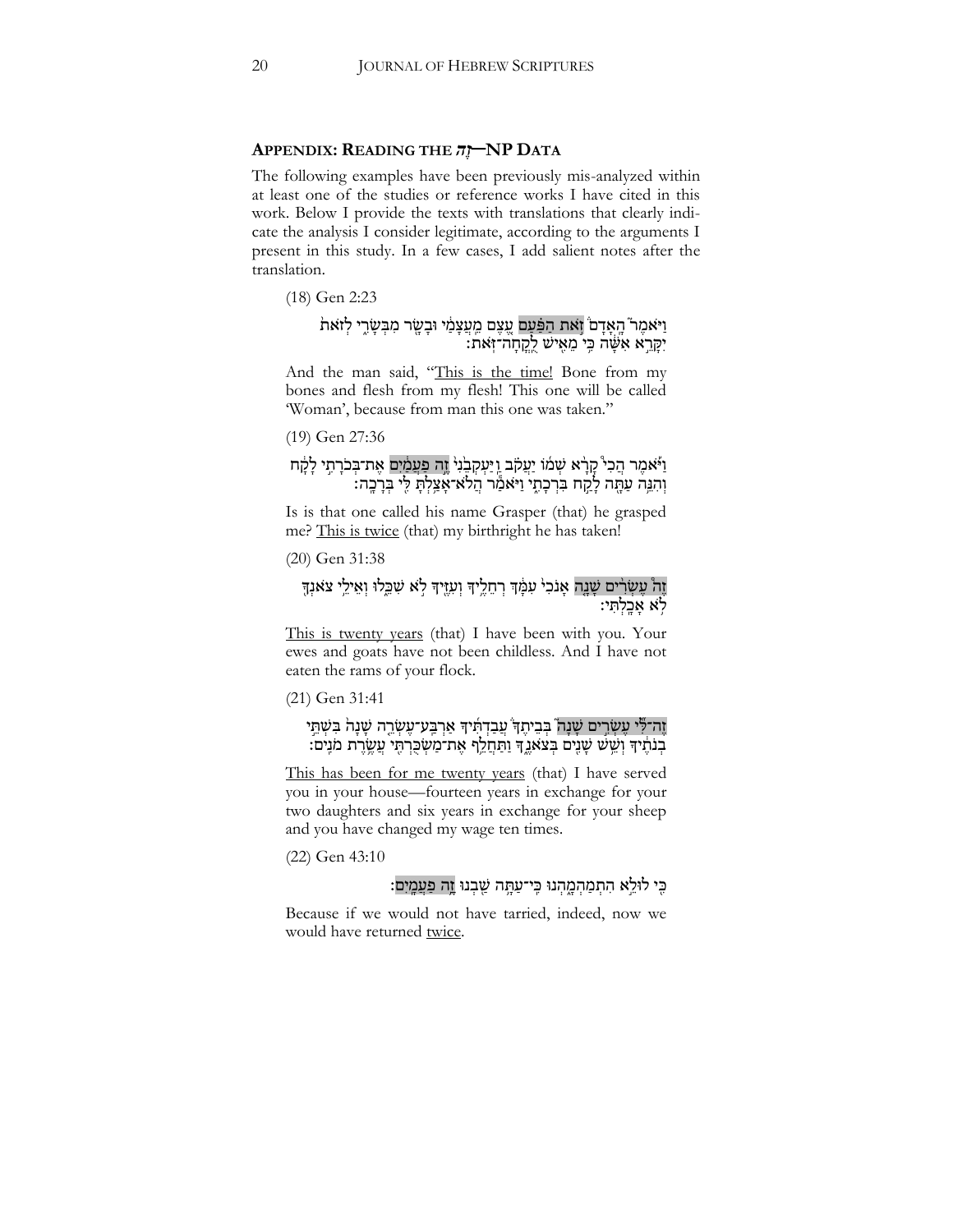(23) Gen 45:6

#### ּ כִּי־זֶהָ שְׁנָתָיִם הָרָעָב בְּקֶרֶב הָאֶרֶץ וְעוֹד חָמֵשׁ שָׁנִים אֲשֶׁר אֵין־ ּ רָוָרִישׁ וְקָצִּיר:

Because this has been two years (that) the famine has been in the midst of the land and five more years that no plowing or harvest will be.

(24) Num 14:22

#### ּכִּי כָל־הָאֲנָשִׁים הָרֹאִים אֶת־כְּבֹדִי וְאֵת־אָתֹתַ֫י אֲשֶׁר־עָשֶׂיתִי ּבְמִדְבָר וַיְנַסִּוּ אֹתִי חֵה עֵשֶׂר פִּעַמְים וְלָא שֶׁמְעָוּ בִּקוֹלֵי:

Indeed, all the men who saw my glory and my signs that I did in Egypt and in the wilderness tested me. This was ten times! And they didn't hear my voice.

(25) Num 22:28

#### וַיִּפְתַּח יְהוֶה אֵת־פֵּי הָאֲתֶוֹן וַתְּאמֶר לְבִלְעָם מֶה־עָשֶׂיתֶי לְךָּ כִּי ּהִכִּיתַׁנִי זֶה שָׁלְשׁ רְגָלִים:

What have I done to you, because you have hit me? This is three times (now)!

(26) Num 22:32

#### וַיָּאמֵר אֵלְיוֹ מַלְאַדְ יְהוָה עַל־מָה הִכִּיתָ אֶת־אֲתְנְדָּ <u>זֶה שְׁלִוֹשׁ</u> ָרְ הָנֶה אָנֹכִי יָצָאתִי לְשָׂטָן כִּי־יָרֵט הַדֶּרֶךְ לְנֶגְדִי:

And the messenger of Yhwh said to him, "Why did you strike your ass? This is three times (that) behold, I have come out as an adversary, because your way is slippery(?) before me."

(27) Num 22:33

וַתִּרְאַׂנִי הֶאָתוֹן וַתֵּט לְפָנֵי זֶה שָׁלְשׁ רְגָלֵים אוּלַי נָטְתָה מִפְּנֵי כִּי ַ עַתֱה גַּם־אֹתְכֶה הָרֵגְתִּי וְאוֹתָהּ הֶחֱיֶיִתִי

And the ass saw me. And it turned before me. This is three times! If it had not turned from me, indeed, I would therefore have killed you but it I would have let live.

(28) Num 24:10

#### וַיְּחַר־אַף בָּלָקׂ אֶל־בִּלְעָֽׁם וַיִּסְפִּק אֶת־כַּפֶּיו וַיּ<sup>ּ</sup>אמֶר בָּלָק אֶל־בִּלְעָּם ֹלְקָב אִיְבַיֹּ קְרָאתִידִּ וְהִנֵּהֹ בֵּרֵכְתָּ בָרֵ֫דְ וֶה שָׁלְשׁ פְּעָמִים:

And Balak's anger burned against Balaam and he clapped his palms and Balak said to Balaam, "To curse my enemies I called you and look—you have blessed them! This is three times (now)!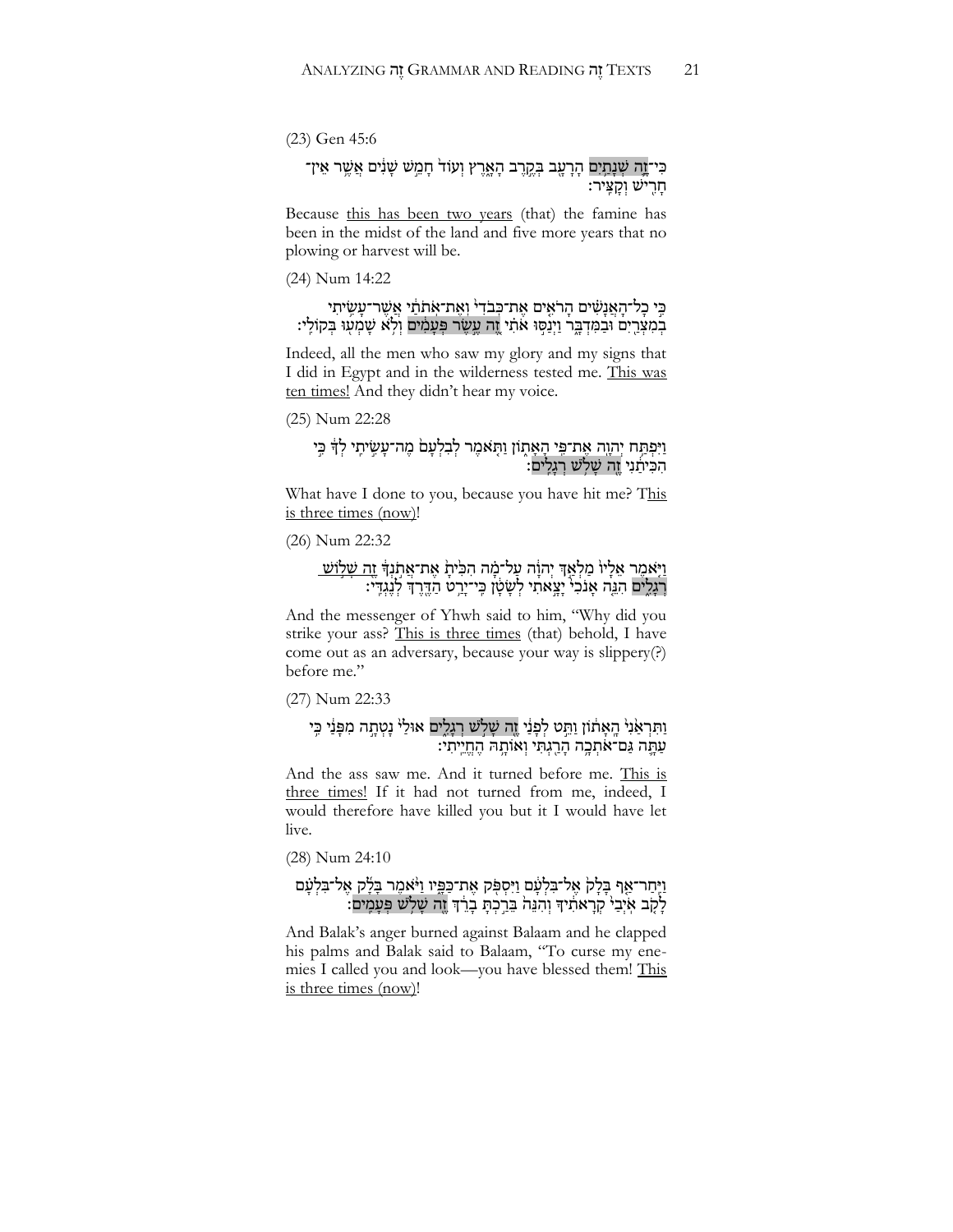(29) Deut 2:7

#### ּכִּי יְהוָה אֱלֹהֶיךָ בֵּרַכִךָּ בִּכֹל מַעֲשֶׂה יָדֶד יָדֵע לֶכְתְּדְ אֶת־הַמִּדְבֶּר ּהַגָּדְל הַזֶּה וֶה ו אַרְבָּעִים שָׁנָּה יְהוֶה אֱלֹהֶיד עִמְּ֣דְ לְא חָסַרְתָּ דָּבֶר:

Because Yhwh your god blessed you in every deed of your hand. He knew your going through his great wilderness. This is forty years (that) Yhwh your god has been with you. You have not lacked a thing.

(30) Deut 8:2

#### וְזָכַרְתָּ אֶת־כָּל־הַדֶּ֫רֶדְּ אֲשֶׁׁר הֹלִיכֲדְּ יְהוֶה אֱלֹהֱיִדְּ וֶהָ אַרְבָּעִים שָׁנֶה ּ בַּמִּדְבֶּר לְמַ֫עַן עַנִּ֫תְדָּ לְנַסְּתְדָּ לָדַעַת אֶת־אֲשֶׁר בְּלְבָבְדֶּ הֲתִשְׁמִֽר מִצְוֹתֵוּ [מִצְוֹתֵיו] אִם־לְּאָ:

And you shall remember the whole road that Yhwh your God led you on. This was forty years in the wilderness in order to humble you, to test you, to know what was in your heart, whether you would keep his commandments or not.

(31) Deut 8:4

### ְשְׁמְלָתְךְ לְאַ בֵלְתָהֹ מֵעָלֵיךָ וְרַגְלְךָּ לְאַ בָצֵקַה וֵּה אַרְבָּעֵים שָׁנֵה:

Your shirt has not worn out from upon and your foot has not swelled, (even though) this has been forty years.

(32) Josh 9:12

#### ֿוָה | לַחְמֵנוּ חָືם הִצְטַיַּדְנוּ אֹתוֹ מִבְּתֵּ֫ינוּ בְּיִוֹּם צֵאתֵנוּ לָלֶכֶת אֲלֵיכֶם וְעַתָּה הְנֵה יִבָּשׁ וְהָיָה נִקְדִים:

This is our bread; we took it from our houses warm on the day that we went out to come to you and now, look—(it) is dry and spotted.

(33) Josh 14:10

וְעַתָּה הִנֵּה הֶחֱיָּה יְהִוֶה | אוֹתִי כַּאֲשֶׁר דִּבֵּר וֶה אַרְבָּעִים וְחָמֵשׁ ּשָׁנָּה מֵׁאָז דִּבֶּר יְהוָۢה אֶת־הַדָּבֶר הַזֶּה אֶל־מֹשֶׂה אֲשֶׁר־הָלֵךְ יִשְׂרָאֵל ּ בַּמִּדְבֶּר וְעַתָּהֹ הִגֵּה אָנֹכִי הַיֹּוֹם בֶּן־חָמֵשׁ וּשְׁמוֹנִים שָׁנֵה:

And now, look, Yhwh has let me live, just as he spoke. This has been forty five years since Yhwh spoke this work to Moses (at the time) that Israel walked through the wilderness …

(34) Josh 22:3

#### ַּלְא־עֲזַבְתֶּם אֶת־אֲחֵיכֶם וֶה יָמֶים רַבִּים עַד הַיִּוֹם הַזֶּה וּשְׁמַרְתֶּם ּ אֶת־מִשְׁמֶרֶת מִצְוַת יְהוֶה אֱלֹהֵיכֶם:

You have not abandoned your brothers. This has been many days until today and you have kept the watch of the commandment of Yhwh your God.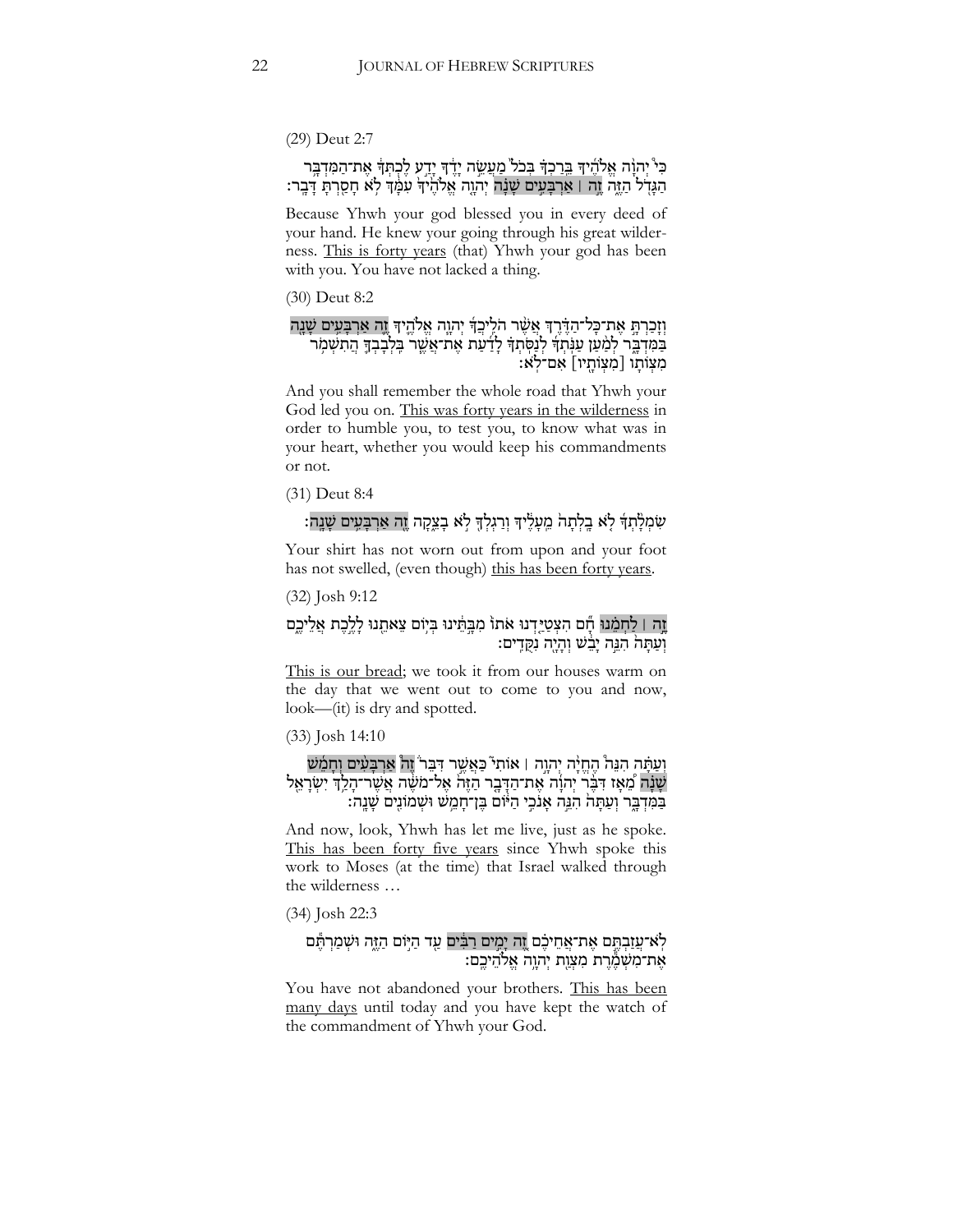(35) Judg 16:15

#### וַתְּאמֶר אֵלְיו אֵיךָ תּאמַר אֲהַבְתִּיךְ וְלִבְךָּ אֵין אִתֶי זֶה שָׁלְשׁ פְּעָמִים ְהֵתַלְתָּ בִּי וְלֹא־הִגַּדְתָּ לִּי בַּמֶּה כֹּחֲדָּ גָדְוֹל:

And she said to him, "How can you say 'I love you' and your heart is not with me. This is three times (that) you have deceived me and you have not told me how your strength is great."

(36) 1 Sam 29:3

וַיִּאמְרוּ שָׂרֵי פִלְשְׁתִּים מֶה הַעִבְרֵים הָאֱלֶה וַיּ<sup>ָ</sup>אמֶר אַבְישׁ אֱל־שָׂרֵי פְלִשְׁתִּים הֲלְוֹא־זֶה דָוָד עֲבֶד । שָׁאוּל מֶלֶד־יִשְׂרָאֵל אֲשֶׁר רָיֶה אִתִּי זֶה יַמִיםׂ אוֹ־זֶה שַׁנִּים וְלְא־מַצֵאתִי בוֹ מִאוּמַה מִיּּוֹם נַפִלְוֹ עַד־הַיִּוֹם ּהַ זֶּה:

Is not this David, the servant of Saul, king of Israel who has been with me? This has been days or this has (even) been years and I have not found anything in him from the day he fell until this day.

(37) 2 Sam 14:2

וַיִּשְׁלַח יוֹאָבׂ תְּקֹועָה וַיִּקְח מִשֶּׁם אִשָּׂה חֲכָמֶה וַיָּאמֶר אֵלֶיהָ ָּהָתַאַבְּלִי־נָּאַ וְלִבְשִׁי־נֵאָ בִגְדֵי־אֵבֶל וְאַל־תְּסֹוּּכִי שֶׁמֶן וְהָיִּיֹת כְּאִשָּׂה זֶה יְמִים רַבִּים מִתְאַבֵּלֵת עַל־מֵת:

And Joab sent to Tekoa and he took from there a wise woman. And he said to her, "Mourn and put on mourning clothes. Do not anoint yourself with oil. And so you shall be like a woman (who) has for many days been mourning over a dead person" (on relative זה used with a f. sg. head,see זהִציוןִהר in Ps 74:2).

(38) 1 Kgs 14:14

וְהֵקִיםْ יְהוָ֫ה לְוֹ מֶׂלֶדְ עַל־יִשְׂרָאֵ֫ל אֲשֶׁר יַכְרֶית אֶת־בֵּית יְרָבְעֶם זֶה ָהִיּׂם וּמֵה גַּם־עֲתָּה:

And Yhwh shall raise for himself a king over Israel who will cut off the house of Jeroboam this time—today! And what? Even now!

(39) 2 Kgs 6:33

#### עֹוֹדֶ'ּנּוּ מְדַבֵּר עִמְּם וְהִגֵּה הַמַּלְאֶדְּ יִרֵד אֵלֶיו וַיּּאמֶר הִגֵּה־זָאת הֶרָעָה מֵאֵ֣ת יְהוָ֥ה מֱה־אוֹחִיל לַיהוֶה עְוֹד׃ ס

And while he was speaking with them, look—the king\* was coming down to him and he said, "Look—this, the trouble, is from Yhwh. Why should I wait for Yhwh longer?"

(40) 2 Kgs 14:14

וְהֵקִיםׂ יְהוָה לְוֹ מֶקֶׁדְּ עַל־יִשְׂרָאֵ֫ל אֲשֶׁר יַכְרֶית אֶת־בֵּית יָרָבְעֶם וֶֽה ּהַ יִּמֶה גַּם־עֳתָּה: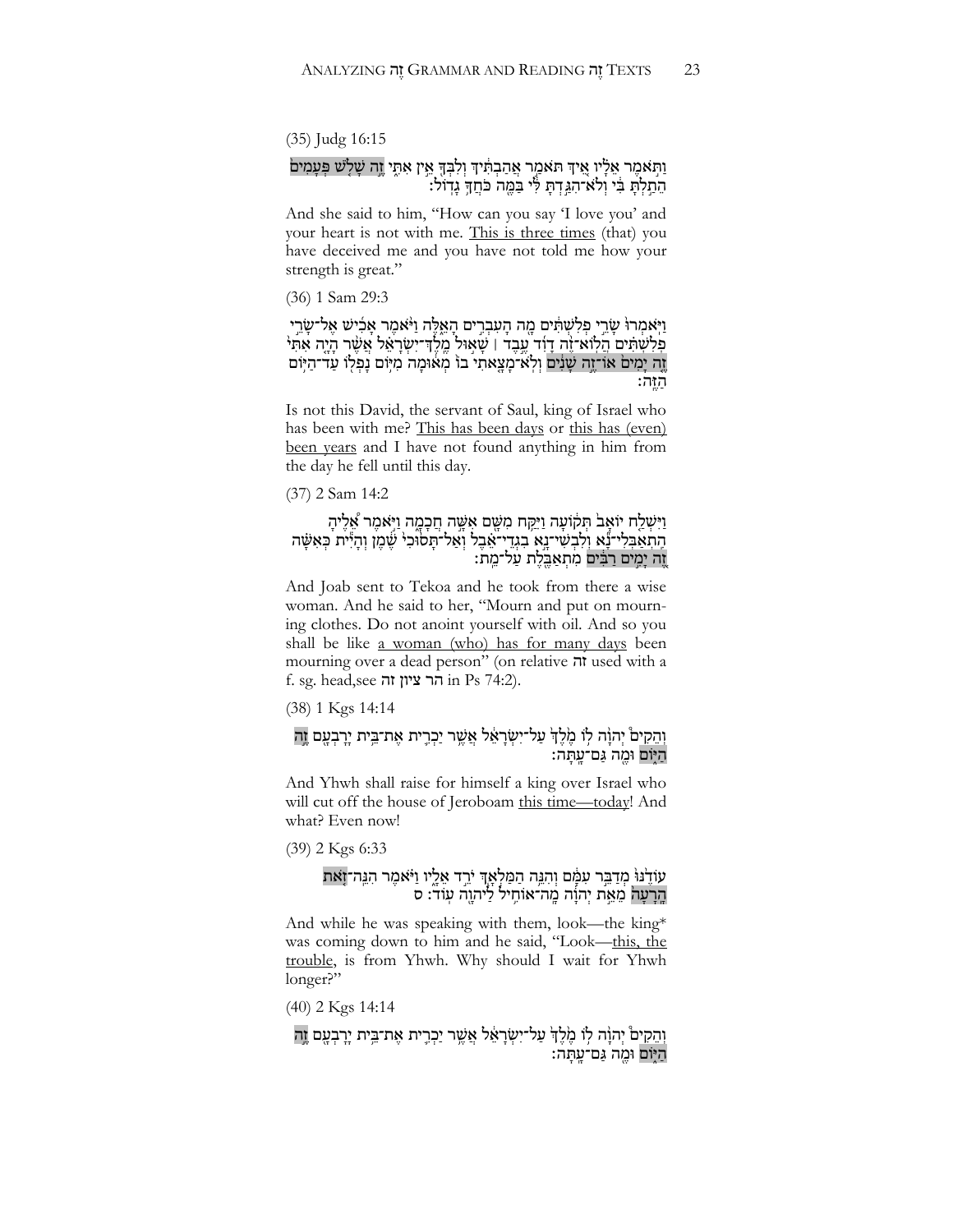Then Yhwh shall raise for himself a king of Israel who will cut off the house of Jeroboam this (day), today! And what now?

(41) Isa 23:13

#### ּהֵן | אֱרֶץ כַּשְׂדִּים וֶה הָעָם לְא הָיָה אַשְּׁוּר יְסָדֶהּ לְצִייֶם הֵקִימוּ בחיניו עֹרְרוּ אַרְמְנוֹתֶיהָ שָׂמֶהּ לְמַפֵּלֶה:

Behold, the land of the Chaldeans. This is the people (that) does not exist (any longer). Assyria—He appointed her for wild beasts. They raised its towers (*Ketiv*), destroyed its citadels, and made it into a ruin (this is as admittedly difficult verse, much more than Knohl's citation as an analogue for Ps 68:9 would suggest [2012: 17, n. 44]; for discussion, see Wildberger 1997: 405, 410–11).

(42) Jer 25:3

#### מִן־שְׁלְשׁ עֵשְׂרֵה שָׁנָֿה לִיאַשְׁיֶּהוּ בֶן־אָמוֹן מֶקֶד יְהוּדָה וְעַד | הַיְּוֹם ּהַזֶּה וָה שָׁלְשׁ וְעֵשְׂרִים שָׁנָּה הָיֶה דְבַר־יְהוֶה אֵלֶי וְאֲדַבֵּר אֲלֵיכֶם :אַשְׁבֵים וְדַבֵּר וְלְא שְׁמַעְתֶּם

From the thirteenth year of Josiah, son of Amon, king of Judah, until this day, this has been twenty-three years (that) that word of Yhwh came to me. And I spoke to you, waking early and speaking, and you did not listen.

(43) Zech 1:12

#### וַיִּעַן מַלְאַדְ־יִהוַה וַיּאמַר יִהוֵה צִבָאוֹת עַד־מַתַּי אַתָּה לְאִ־תְרַחֱם ָ אֶת־יִרוּשַׁלַם וְאֵת עָרֵי יִהוּדֶה אֲשֶׁר זָעַמְתָּה זֶה שִׁבְעִים שָׁנֵה:

And the messenger of Yhwh answered and said, "O Yhwh of Hosts, until when will you not have compassion on Jerusalem and the cities of Judah that you have been angry (with them)? This has been seventy years!"

(44) Zech 7:3

#### לֵאמֹר אֵל־הַכְּהֲנִיםׂ אֲשֶׁרֹ לְבֵית־יְהוֶה צְבָאוֹת וְאֱל־הַנִּבְיאֶים לֵאמְר ֶהַ בְּבֶּה בַּחֹדֵשׁ הַחֲמְשִׁי הִנָּזֶר כַּאֲשֶׁר עַשִׂיתִי זֶה כַּמֵּה שַׁנֵים:

Say to the priests who are at the Temple of Yhwh of Hosts and to the prophets, "Shall I weep on the fifth month, separating myself like I have done? This has been how many years?"

(45) Zech 7:5

#### אֶמֹרֹ אֶל־כָּל־עַם הָאֶרֶץ וְאֶל־הַכֹּהֲנִים לֵאמֶר כִּי־צַמְהֶם וְסָפוֹד בַּחֲמִישֶׁי וּבַשְּׁבִיעִי וְזֶה שִׁבְעִים שָׂנָּה הַצְּוֹם צַמְתֵּנִי אֲנִי:

Say to all the people of the land and to the priests: When you fasted and lamented in fifth month and in the seventh month (this has been seventy years!), did you really fast for me?—me?!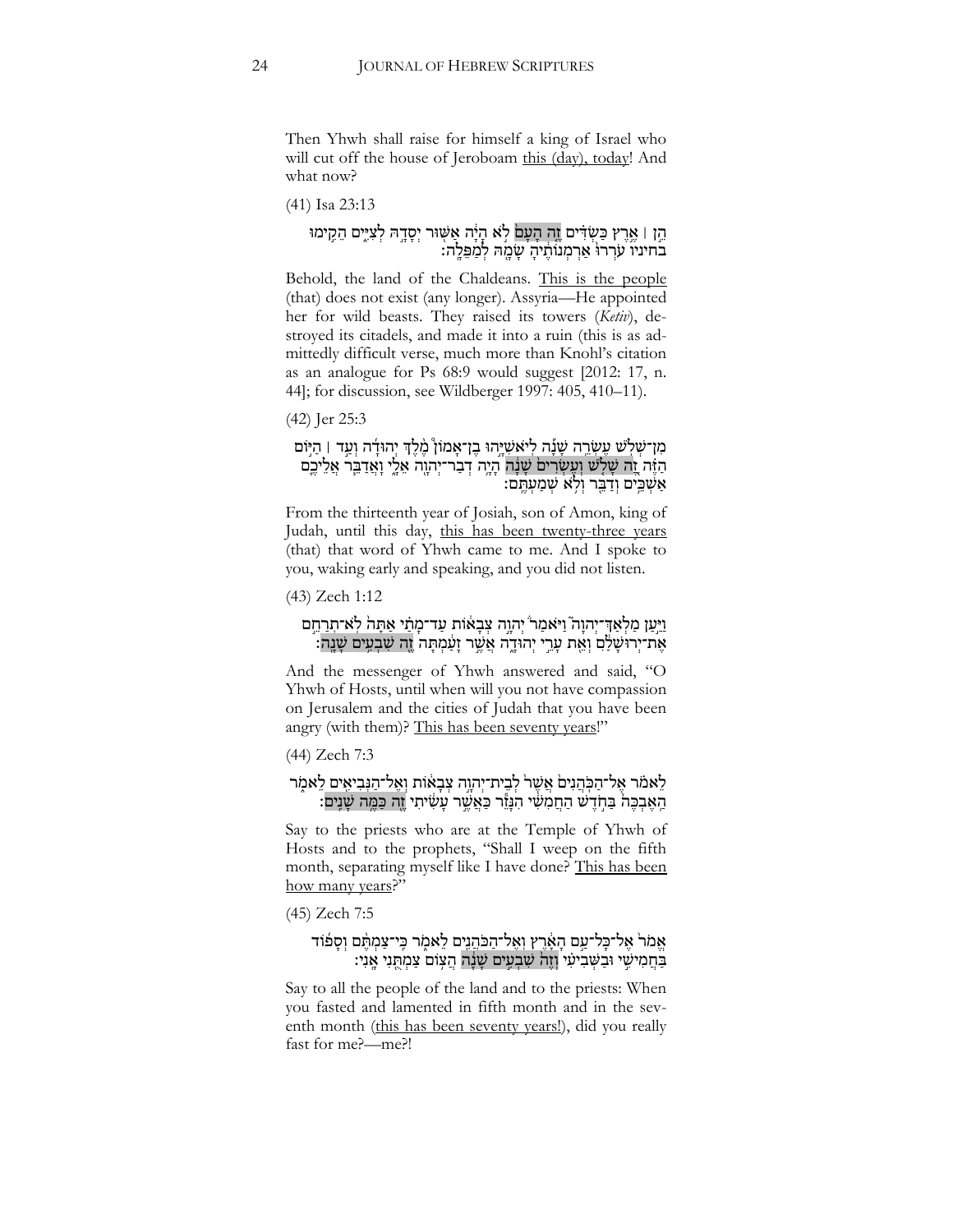(46) Ps 34:7

#### זֶה עַנֵי קֵרָא וַיהוֶה שָׁמֵעַ וּמִכָּל־צָרוֹתָ֫יו הוֹשִׁיעָוֹ׃

This (one), a poor man, cried and Yhwh heard; and from all his distresses he saved him (Waltke and O'Connor emend עֲנִי to עֲנָי "poverty"; 1990: 338).

(47) Ps 49:14

# וֶׂה דִרְבָּם כֵּסֶל לֶמוֹ וְאַחֲרֵיהֶ֫ם । בְּפִיהֶם יִרְצְוּ סֶלָה:

This is their way—folly is theirs; and (this is) their end they take pleasure in their own mouth. Selah.

(48) Ps 104:25

#### זֶה <u>ּ</u> הַיֶּם גָּדוֹל<sup>ְי</sup>וּרְחֶב יָ֫דְיִם שֱם־רֶמֶשׂ וְאֵין מִסְפֶּר חַיְּוֹת קְטַנּׁוֹת ּעִם־גְּדֹלְוֹת:

This, the sea, is great and broad; creeping things are there, and there is no number; small creatures are (there) with the great ones (alt. "this is the sea; it is great"; also*,* "this is the sea [that] is great").

(49) Ps 118:20

### וֵה־הַשֵּׁעַר לִיהוֵה צַׁדִּיקִים יַבִׂאוּ בִוֹ:

This is the gate belonging to Yhwh; righteous people will enter by it.

(50) Job 19:3

# זֶה עֵשֶׂר פֵּעַמִים תַּכְלִימִוּנִי לְאִ־תֲבֹשׁוּ תַּהְכְּרוּ־לֵ<sup>,</sup>

This has been ten times (that) you have reproached me! Are you not ashamed (that) you have wronged me?

(51) Song 7:8

# זֹאת קוֹמתִדְ דִּמְתָה לְתַמֶּר וְשָׁדֵיִךְ לְאֵשְׁכֹּלְוֹת:

This, your stature, resembles a palm tree, and your breasts (resemble) clusters.

(52) Esth 4:11

כָּל־עַבְדֵי הַמֶּ֫לֵךְ וְעַם־מִדְינוֹת הַמֶּ֫לֵךְ יְוֹדְעִים אֲשֵׁר כָּל־אֵישׁ וְאִשָּׁה ָאֲשֶׁר יָבְוֹא־אֱל־הַמֶּלֵךְ אֱל־הֶחָצָר הַפְּנִימִית אֲשֶׁר לְאֹ־יִקְרָא אַחֵת דָּתוֹ לְהָמִ֫ית לְבַד מֵאֲשֶׁר יְוֹשִׁיט־לְוֹ הַמֱלֶךְ אֶת־שַׁרְבִיט הַזָּהֶב וְחָיֶה וַאֲנִי לִא נִקְרֵאתי לַבְוֹא אֶל־הַמֶּ֫לֶךְ וֶה שְׁלוֹשִִים יְוֹם:

All the servants of the king and the people of the provinces of the king know that, any man or woman who goes in to the king, in to the inner court, who is not called—one is his law, to kill anyone apart from the one to whom the king holds out the golden scepter and so lives. But I have not been called to go in to the king. This is (another) thirty days.